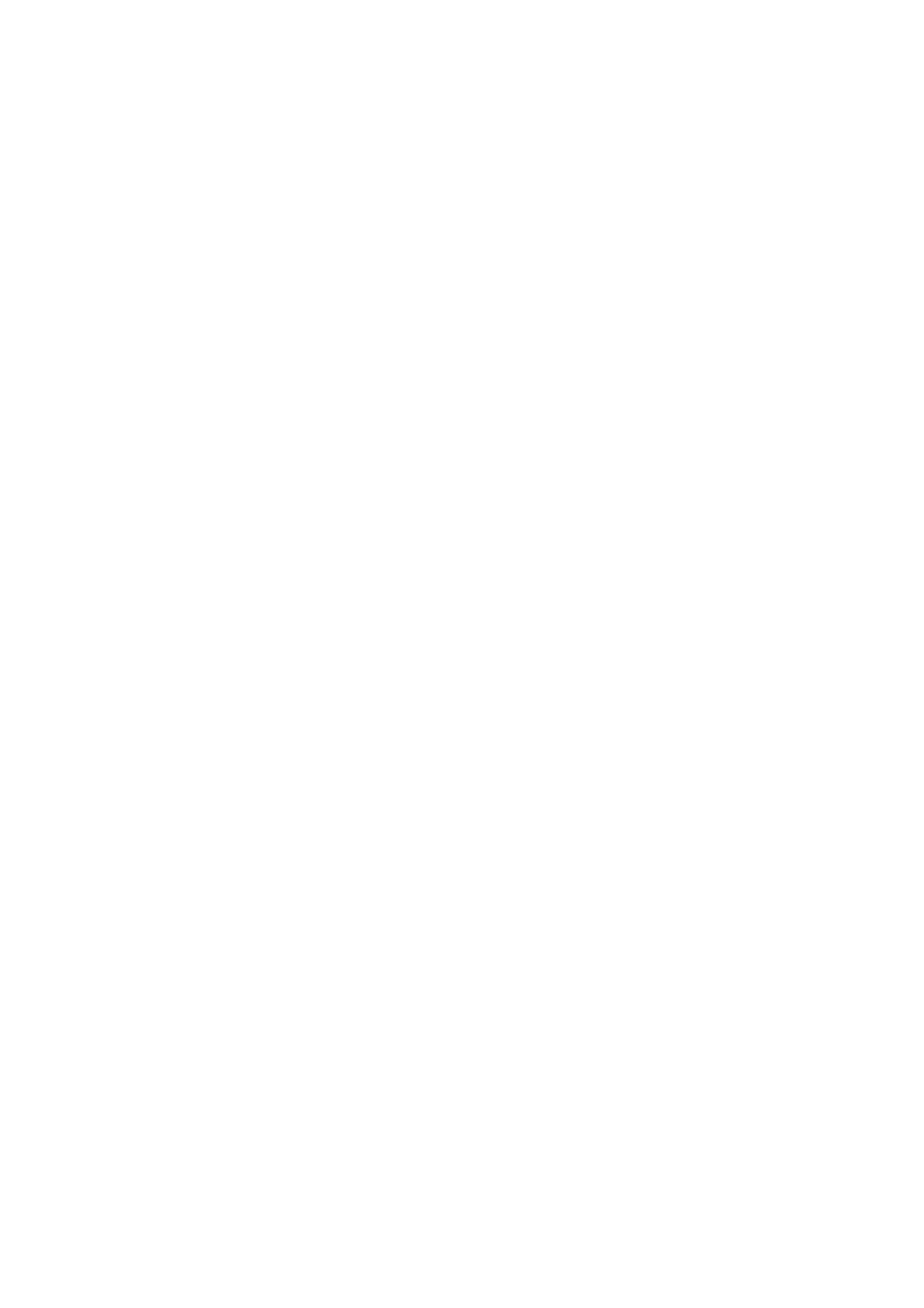**EUROPEAN UNIVERSITY INSTITUTE DEPARTMENT OF LAW**

*Rights as Norms and as Ends* 

**GIANLUIGI PALOMBELLA**

EUI Working Paper LAW No. 2007/03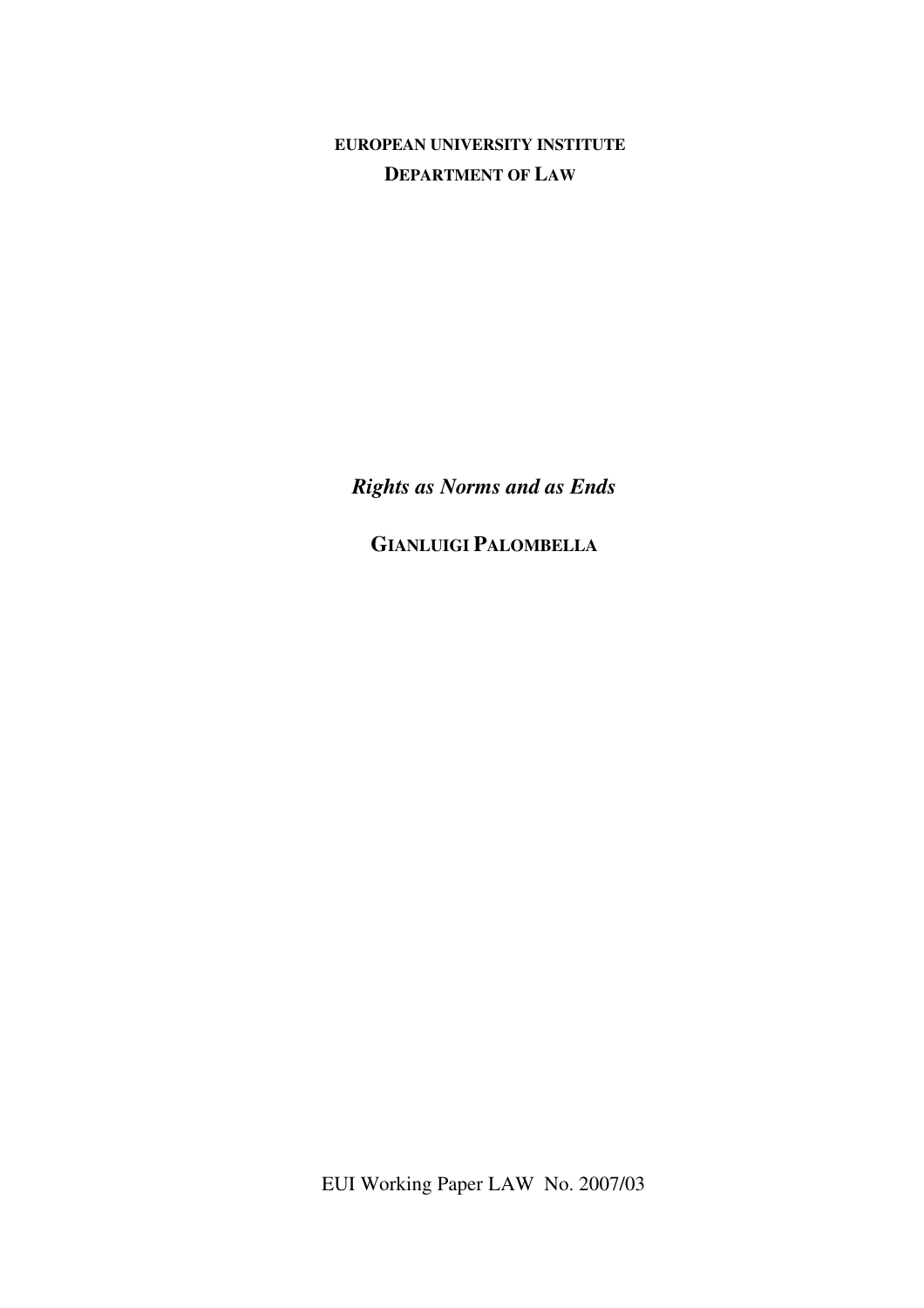This text may be downloaded for personal research purposes only. Any additional reproduction for other purposes, whether in hard copy or electronically, requires the consent of the author(s), editor(s). If cited or quoted, reference should be made to the full name of the author(s), editor(s), the title, the working paper or other series, the year, and the publisher.

The author(s)/editor(s) should inform the Law Department of the EUI if the paper is to be published elsewhere, and should also assume responsibility for any consequent obligation(s).

ISSN 1725-6739

© 2007 Gianluigi Palombella

Printed in Italy European University Institute Badia Fiesolana I – 50014 San Domenico di Fiesole (FI) Italy

> http://www.eui.eu/ http://cadmus.eui.eu/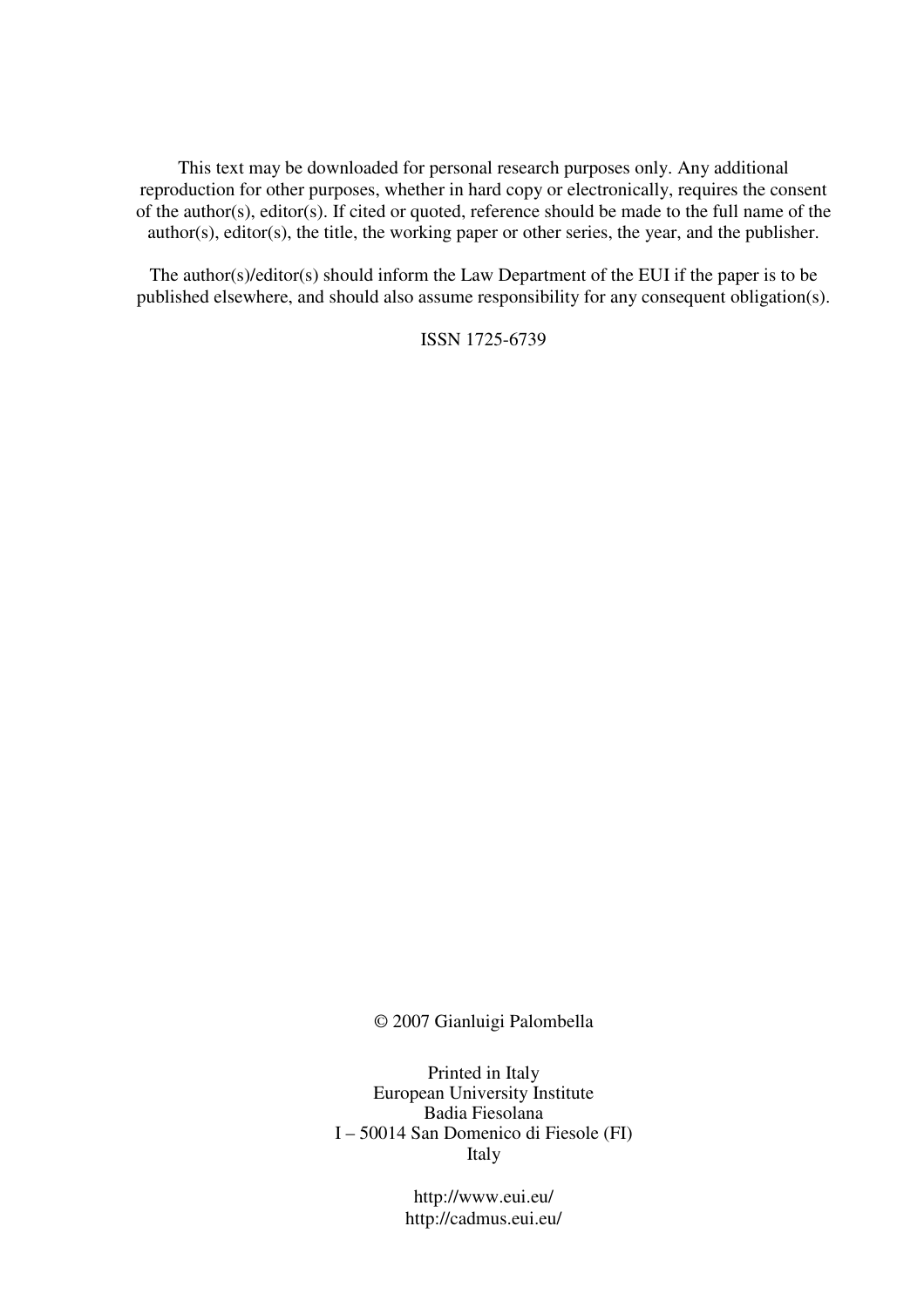#### Abstract

This article considers the narratives of law through the lens of the form-substance devide. Different legal theories have provided for opposite definitions of law, legal rules and individual rights, enhancing their identity as due to some substantive content or, on the contrary, to some formal-functional features. The form-substance antinomy reflects both institutional and theoretical reasons. It bears down on the relations envisaged among rights, norms and ends. Different conceptions of rights are best understood as a special articulation of those three terms, and offer different patterns for rights, depending on their relation-opposition with collective ends, ethical values, legislation. The following pages show how in contemporary constitutional democracies the identity of the s.c. "fundamental" rights and the reason for their being "fundamental" are due to the functional role they play (as validity criteria in the structure of a legal order), and to their place among main collective ends.

## Keywords

Legal Theory – Constitutional Theory – Legal norms – Fundamental rights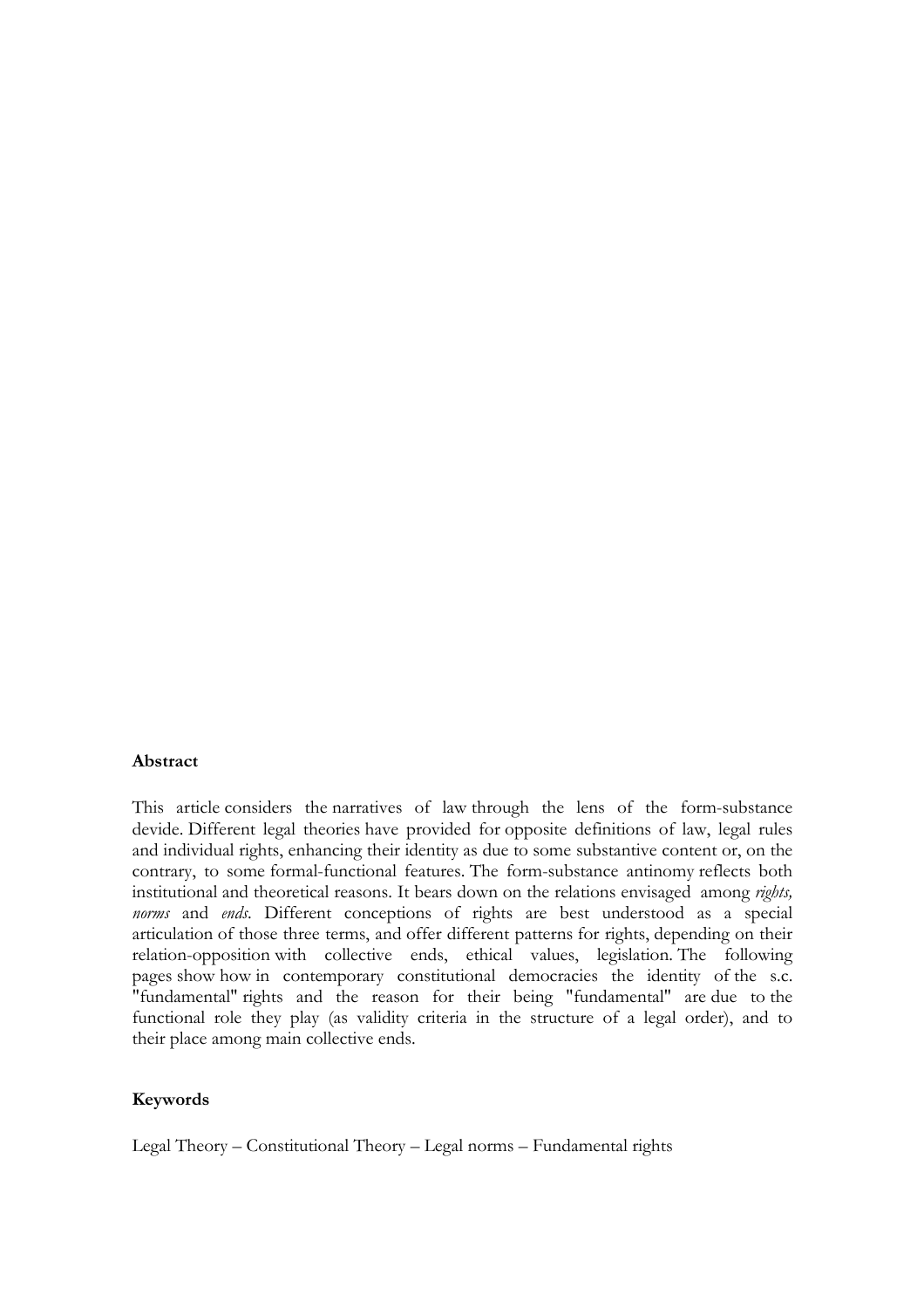# Summary:

- 1. The nether theoretical story of rights: between "norms" and "substance".
- 2. The appendix. Rights and 'norms'.
- 3. Rights and 'values' (deontological vs. teleological?).
- 4. Legal positivism and the status of fundamental rights.
- 5. Fundamental rights and the institutional definition.
- 6. Conclusive remarks.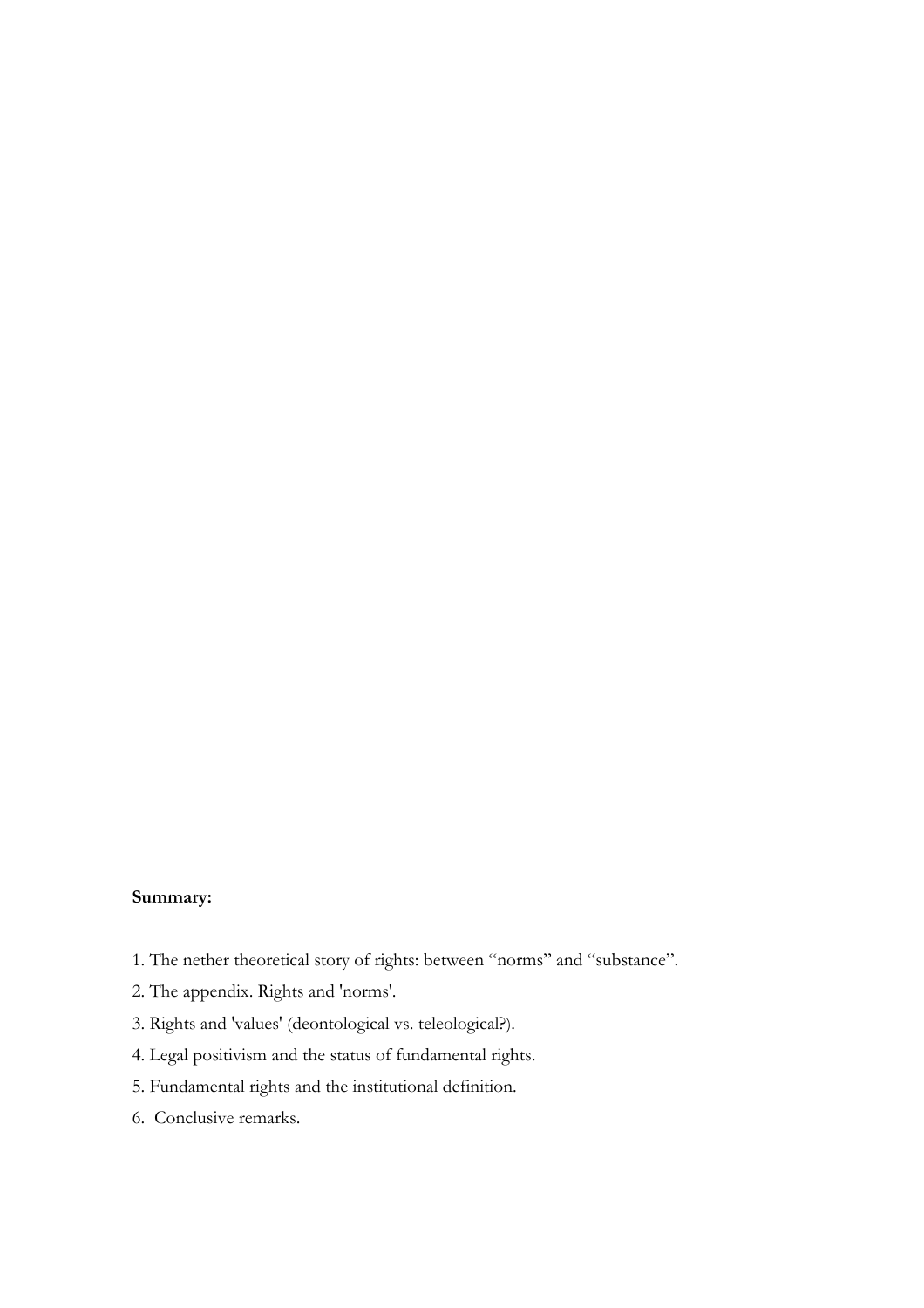## Rights as Norms and as Ends

Gianluigi Palombella

### 1.The nether theoretical story of rights: between "norms" and "substance".

1.1. When individual rights are discussed, there are always 'overall' conceptions of law, of legal orders and of social systems that emerge in the background. This holds true also when we deal with the subject of 'definitions'. With reference in particular to those put forward in the  $19<sup>th</sup>$  and  $20<sup>th</sup>$  centuries, we realize that each of them possesses a theoretical advantage, because of its connection to a relevant *Weltanschauung* or of its capacity to function heuristically, with some sort of representation and clarification potential; in a way, each of them reveals valuable qualities, generally accompanied by corresponding limits. I shall highlight some headlines of this theoretical history of rights; this shall bring me, thereafter, to present, among the many perspectives, an institutional sensitive approach that can enhance, in particular, the relation between *rights, norms and ends* (public goals).

As is well known, one of the problems with "fundamental" rights is said to be their effectiveness, still perceived as an unsettled question. Effectiveness is often traced back to the presence of suitable guarantees, and can be related to the 'justiciability'; nonetheless, ineffectiveness is also interpreted as the consequence of the ambiguity or vagueness that proclaimed rights assume in the concrete, or can be due to the difficult assessment of the priority to be granted, from time to time, to rights: when they enter in conflict with each other or with values seen as socially equivalent. Nonetheless, the most basic issue, before justiciability, should refer first to how some rights must be considered as "fundamental" and through which criteria.

Naturally, this last normative issue can be dealt with from many perspectives (and different argumentative strategies): e.g. through neo-Aristotelian or neo-natural law doctrines, as in John Finnis, or through the identification of the fundamental conditions ("essentials") for a just society, as in J. Rawls; or looking to human 'capabilities' to be guaranteed, as for Amartya Sen, or resorting to a set of 'universal' requisites of human flourishing as in Martha Nussbaum, and so forth.

For lawyers too, the issue of a theoretical definition of "fundamental" rights has come to be inextricably linked to, and made dependent on, the question of the alleged value of their substantial content. The fundamental character of some rights therefore is held to be due to the fundamental values of their substantive claims. This common belief, though, might be considered in some more of its meanings from a wider angle, or following a fil rouge through the quandary between legal formalization and substantive justification which actually have contended the very concept of rights.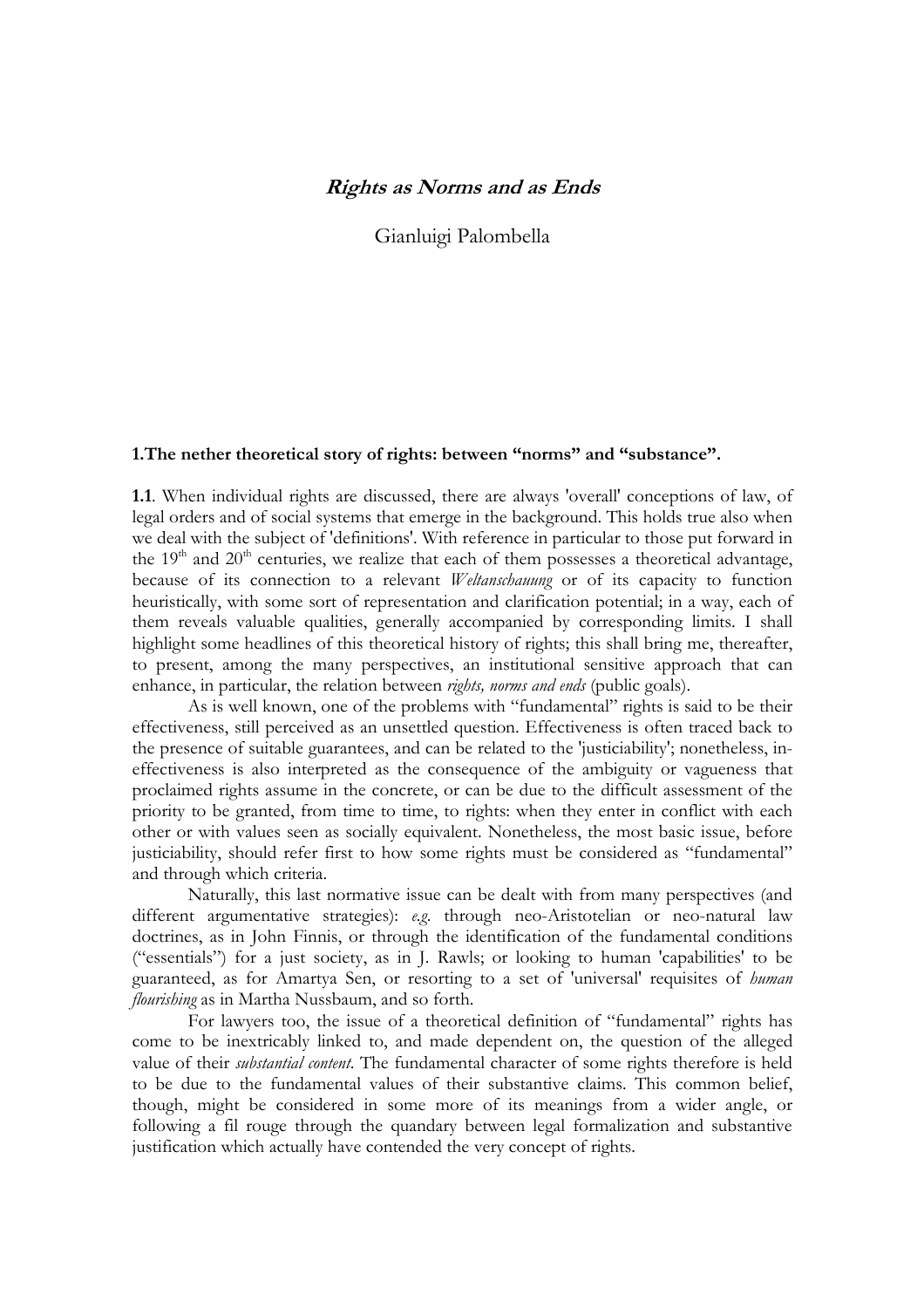1.2. To begin with, most of two last centuries were marked by a different theoretical attitude, by a crucial process that I would call a constant 'de-substantialisation' of individual rights. A series of divergent theoretical attempts led to a change in paradigm vis-à-vis past conceptions.

Lawyers and scholars of legal positivism in the  $19<sup>th</sup>$  and  $20<sup>th</sup>$  centuries had been preceded by an activity of hypostatisation of individual rights conceived as sacred properties, mainly under the tradition of natural law doctrine. The natural law conception had raised them to the status of self-evident truths, pre-legal and pre-political, rooted in the very fabric of reality. These were 'doctrines' of rights, whose prominent characteristic was to aim at supporting, through implicit value judgements, specific precepts of social coexistence, to embrace some sort of human nature 'vision' considered as objectively and universally cognizable<sup>1</sup>. The whole "natural law model" was based on the *a priori* construction of a hypothesis of society compliant with substantial criteria allegedly inferred from the knowledge of human reality, a rationality based attempt to overcoming the limits of the Aristotelian model, whose criteria of social truth were based on consensus, and therefore a posterior $\hat{i}$  . This link between rational universality, truth and rights has been the real distinctive element of natural law substantialism.

That almost metaphysical elevation of rights was strongly opposed last century, and followed by an activity of redefinition, whose outcome, or rather purpose, was a dilution of the previous substantial density, a sort of legal emptying, and a demythicising on the ideological plane. This activity rendered, at least apparently, the structure of rights more ductile and their form less saturated.

From the historical-political perspective, there had been concomitant changes that contribute to explain the different approach. The declining ideal was that of a rationalistic (or natural-law type) social re-foundation project: the ideal conceived of a natural (and nonetheless) normative force of rights as socially independent and pre-institutional; rights were *potentially* opposed to *power* (and had also been seen as a revolutionary weapon<sup>3</sup>). What emerged instead was a vague reconciliation of reality under a unitary and self integrated paradigm of law: it was the need to recognise (objective) law as a neutral instrument. Even power legitimacy changed consequently its face and, as Max Weber wrote, it no longer depended on (controversial) substantial, "material" reasons, but on the recurrence of typical 'formal' characters<sup>4</sup>, which legislative rationality was structurally made of. Legitimacy is based on the *legal-rational* character of modern State. "Law" is first of all a structure of

<sup>&</sup>lt;sup>1</sup> See of course J. Locke, The Second Treatise of Civil Government, in Id., Two Treatises of Government (1690), P. Laslett ed., Cambridge 1960,  $\S$  6, p. 289. and *passim*. But also, emblematically, the *Declaration of* Independence of 4 July 1776: "We hold these truths to be self-evident, that all men are created equal, that they are endowed by their Creator with certain unalienable Rights, that among these are Life, Liberty and the pursuit of Happiness".

<sup>&</sup>lt;sup>2</sup> Cf. N. Bobbio, Il modello giusnaturalistico, in N. Bobbio, M. Bovero, Società e stato nella filosofia politica moderna, Milan 1979. Obviously, I must stress that what I call 'substantialism' is, in this case, a characteristic of the natural law doctrine of Aristotelian inspiration as well.

<sup>&</sup>lt;sup>3</sup> I am referring once again to N.Bobbio, *The Age of Rights*, translated by A. Cameron, Cambridge 1996 (see esp. the essay on the French Revolution).

<sup>4</sup> According to Max Weber 'formal rationality' means a rationality which is absolutely indifferent towards any material postulates: ("emotionally colored ethical postulates") which would constitute for legal decisions a danger and an intrusion by substantive law; he also highlights the 'formal' character of law in modern State. M. Weber, Economy and Society, edited by G. Roth and C. Wittich, vol. II, Berkeley 1978, pp. 886. As to the "anti-formalistic tendencies of modern legal development", see, ivi, pp. 882 ff. Cf. my Legittimità, legge e costituzione, in "Sociologia del diritto", 2/1993, pp. 123-70.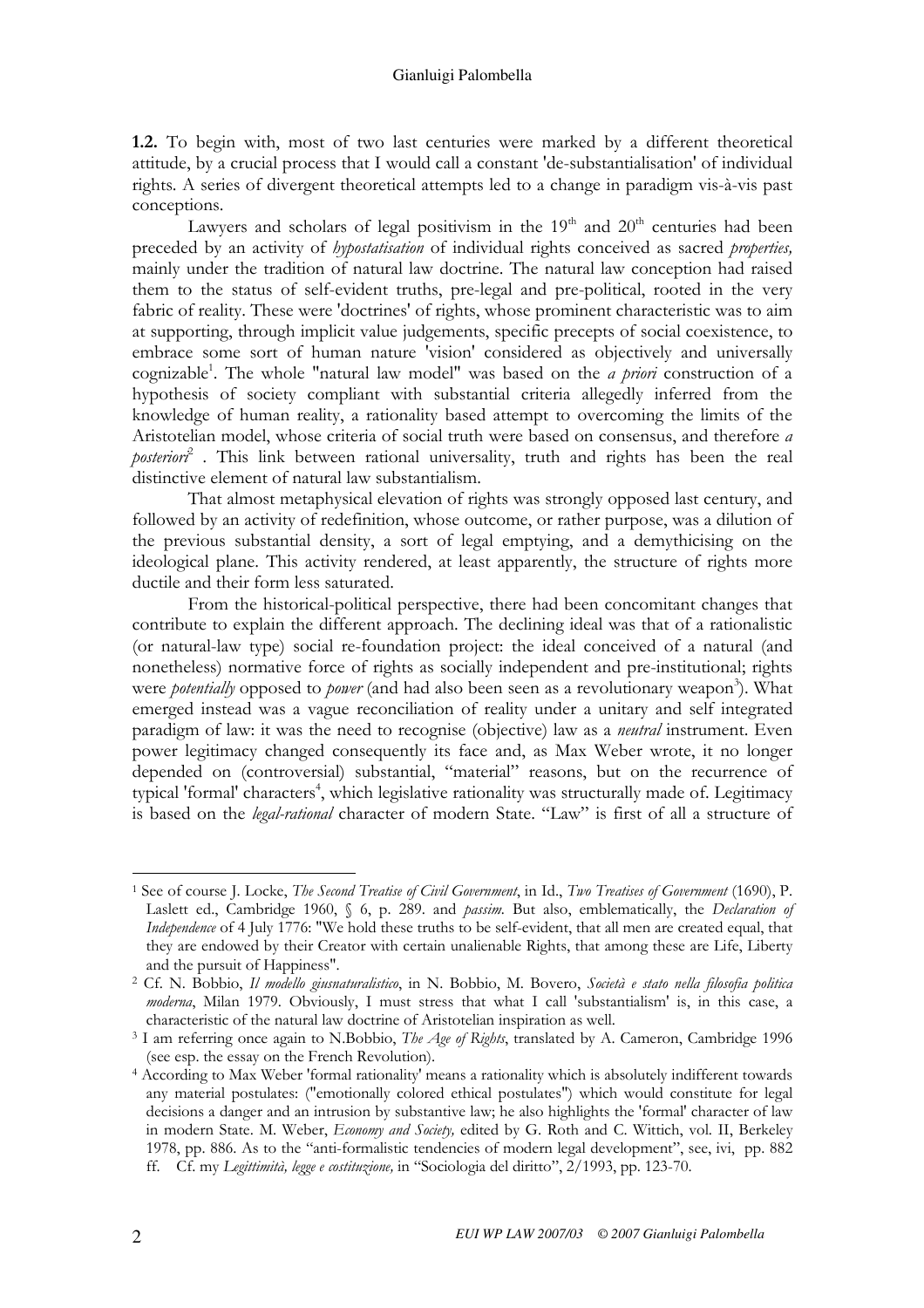predefined rules, rules whose function is due to the extent that they are 'resistant' (or insensitive) to the goals pursued from time to time, and are unassailable by them.

This *rarefaction*, *i.e.* making substantive ideals *external* to the definition and function of law as such, has also marked the science of law: especially in the pre-totalitarian period, the main moves aimed at avoiding the pressure of ethical and political contrasts on the structure of legal orders, to make their 'form' immune to manipulations and arbitrariness (a part from the ideological connotations).

From this viewpoint, reason and law do not intervene on ends, but through formalization are valued as instruments of compatibility between "polytheistic" ends and the horizon of civil coexistence and peace: unfortunately, this 'technical' reductionism of law and reason did not always prove to be, in the concrete, an efficient means to control and safeguard even itself or the rule of law<sup>5</sup>.

The *formal* rationality of law develops through a 'set of norms' which do not depend on anything else and impose themselves, as in Kelsen, as an autonomous object of knowledge. This version of "formal" rationality ends up in some way emptying itself, until it coincides, regardless of intellectual intentions, with that merely "instrumental" rationality, in Max Horkheimer's words, which was the target of XX century criticism of (legal) positivism: a place where justification or foundation of 'forms' on political or ethical ground seems to be lost.

When reading Weber's sociology of law, on the other hand, what emerges is the clear enhancement of an aspect of law: inherently, norms are something that *must be followed*. Their "ought" is unrelated to external sources, is part of overall State-bureaucracy enduring, and as far as norms are concerned, an existing rule is not the theatre for goals assessment.

After all, this decisive aspect brings as its reverse side that the legal order emerges as a sort of differentiated system, which may be studied separately: it resists invasive factors and (from the neutral vision) does not just surrender to power. From this angle, law is and must be *this* generality that *survives* the contingent purposes of majorities and policies. Therefore norms, *not* ends.

But looking at the institutional development of the pre-constitutional, "legislative" State in continental Europe, as far as individual rights are concerned, they are no longer something that can be defined autonomously (on their own standing). In comparison to the great ideality of the Enlightenment, the affirmation of the State in continental Europe comes to raise the issue of the incompatibility between an extra-legislative foundation (morality, natural-law based) of individual rights on the one hand, and the original nature and supremacy of the will of the State (conceived as a "macro"person) on the other hand. After Gerber, Laband, Jellinek, then, there is no way to 'recover' some sort of originarity and autonomy of such individual rights (in the framework of neo-state positive law, they stemmed, could legally exist and were only justifiable as State's legislative sovereignty selfobligation).

As to the legal science view, the problem of individual rights is then influentially conceived of against the background of 'pure theory' (Kelsen): and here it goes beyond, and coherently fades away in the simple horizon of 'objective' law.

 $5$  Force, abuse and then totalitarian regimes in the  $20<sup>th</sup>$  century made an aberrant use of law. Naturally this does not mean that German Nationalsocialist irrationalism and decisionism should consider the 'normativism' of which Kelsen was the greatest theorist, as an antagonist and incompatible conception.

<sup>&</sup>lt;sup>6</sup> Cf. among the many references, M. Horkheimer, Eclipse of Reason, New York (Continuum Int.) 1974 (see esp. the chapter "Means and Ends").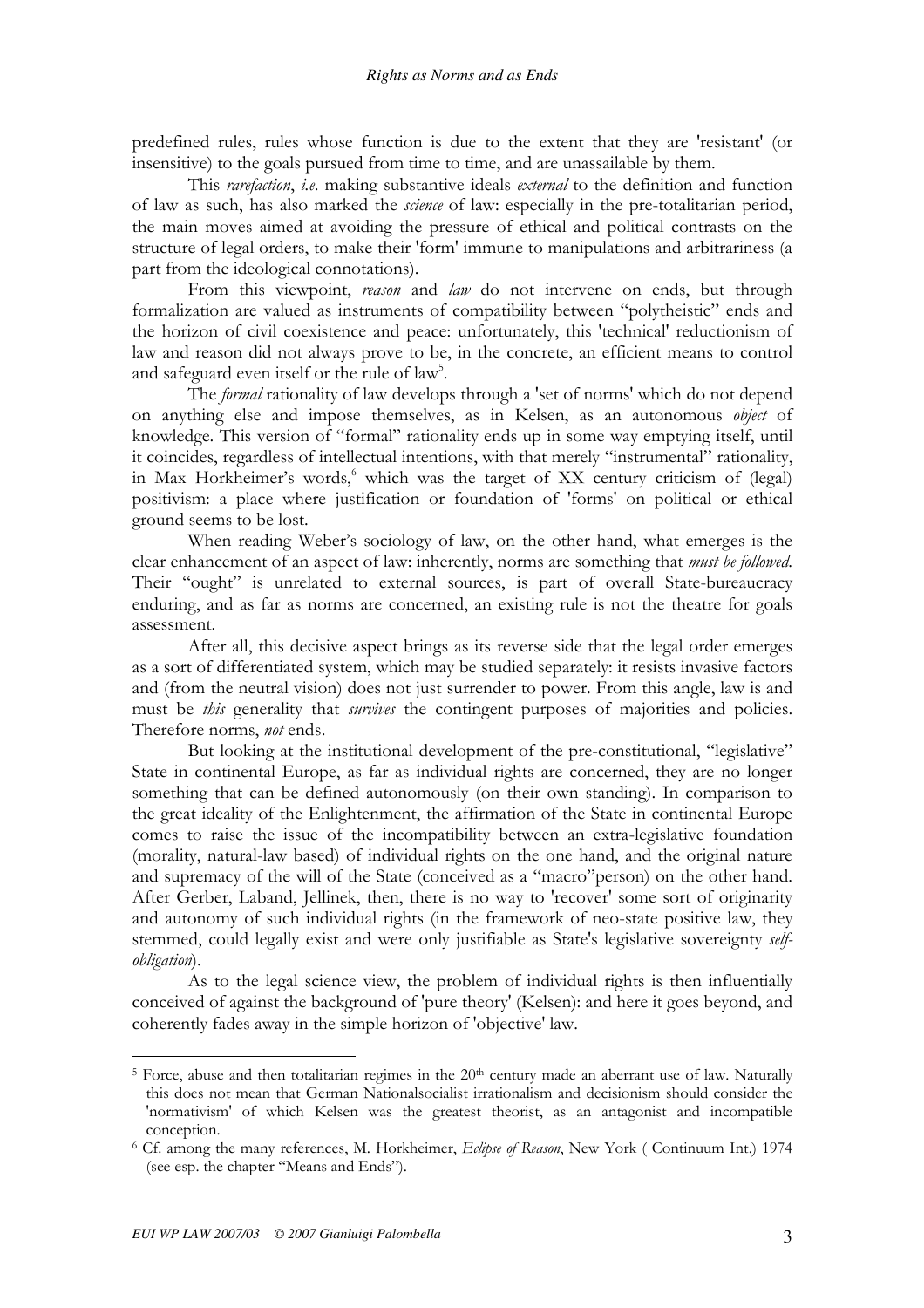#### Gianluigi Palombella

It is worth stressing that this outcome can be seen with reference to both normativism<sup>7</sup> and legal organicism  $\hat{a}$  la Larenz, in Germany<sup>8</sup>. But it is normativism – which has no totalitarian sympathies, but rather belongs in democratic intellectual inspirations, as in Kelsen – that represents the most credible indicator of the review of individual rights: simply because such a normativistic review does not correspond at all to the will of their elimination, nor to the submission of individuals or minorities to the crude "value"- based exercise of pure force. And it persists over time: its demystifications concern both the thesis of a priority of individual rights over objective law, and the definition of the rationale of rights of the individual as the "power of the will", or the protection of his interest by the legal order<sup>9</sup>.

Moreover, among other factors that can be identified against the background of this 20<sup>th</sup> century scenario, there is a brand new, emerging awareness of the *artificial* character of law: this is the echo, in many cases, of a perception according to which what matters most is not the substance but the *function*<sup>10</sup>.

The Kelsenian *reductio* of subjective rights to objective rules ends up in a clash against the personification of entities, legal persons, rights, the State itself, and against the assignment of alleged concrete substance to what is nothing more than a stratified *fictio: i.e.* to what in any case does not depend on some sort of underlying 'material' reality, but rather on the existence of legal norms. At the end to follow Kelsen was- if a metaphor can be used- to 'decalcify the fetish', to reabsorb the metaphysical surplus of the law. This just meant eventually explaining the legal theoretical "figures" and concepts without reference to some either illusory or juridically irrelevant ontological Sein.

As far as this issue is concerned, there are certainly other concomitant circumstances that contributed to fulfilling the process of rights 'dematerialization': among these, an influent common factor is represented by the complex epistemology of neopositivism: the latter is capable of imposing the study of law the great division between metaphysics (delenda est) and science, through criteria of truth based on the verifiability principle and influenced by some ontological forms of realism $11$ .

<sup>7</sup> Hans Kelsen perceived the dualism between "subjective" rights and objective law as an artificial clash between "principles", a clash that is totally unfounded except possibly on ideological grounds, since rights are "objective law": H. Kelsen, Introduction to the Problems of Legal Theory, translated by B. Litschewski Paulson and S.L. Paulson, Oxford 1992, pp. 37 ff. (It is "a translation of the first edition of the Reine Rechtslehre or Pure Theory of Law", 1934).

<sup>&</sup>lt;sup>8</sup> About this issue, M. La Torre, "La lotta contro il diritto soggettivo". Karl Larenz e la dottrina giuridica nazionalsocialista, Milano 1988.

<sup>&</sup>lt;sup>9</sup> Kelsen criticises the German "Historical school", such as Blackstone' s theses in the Commentaries, with reference to the priority of 'absolute' rights that logically precede the objective law, and confutes both B. Windscheid and R. Jehring. Cf. Hans Kelsen, General Theory of Law and State, transl. by Anders Wedberg, New York (Russell & Russell) 1961, pp. 78 ff..

<sup>&</sup>lt;sup>10</sup> Starting for ex. from Hans Vahinger, *The philosophy of 'As if': a system of the theoretical, practical and religious* fictions of mankind (1911), transl. from the 6th German ed. by C. K. Ogden, London (Routledge & K. Paul), 1965.

<sup>&</sup>lt;sup>11</sup> See A. Pasquinelli (a cura di), *Il neopositivismo*, Torino 1969. The ideas of the Vienna Circle are mentioned mainly through M. Schlick, R. Carnap, L. Wittgenstein of Tractatus logico-philosophicus, transl. by by D. F. Pears & B. F. McGuinness; with the introduction by Bertrand Russell, revised ed., London (Routledge and Kegan Paul) 1974. With reference to neopositivism, one cannot neglect Bertrand Russel (Logic and knowledge : essays, 1901-1950, edited by R. Ch. Marsh, New York (Macmillan ) 1956; see also W. V. O. Quine, From a Logical Point of View: 9 logico-philosophical essays, II ed., Cambridge Mass. (HUP 1980) for the beginning of the turning point towards post-positivism, further elaborated by Lakatos, Kuhn, Feyerabend.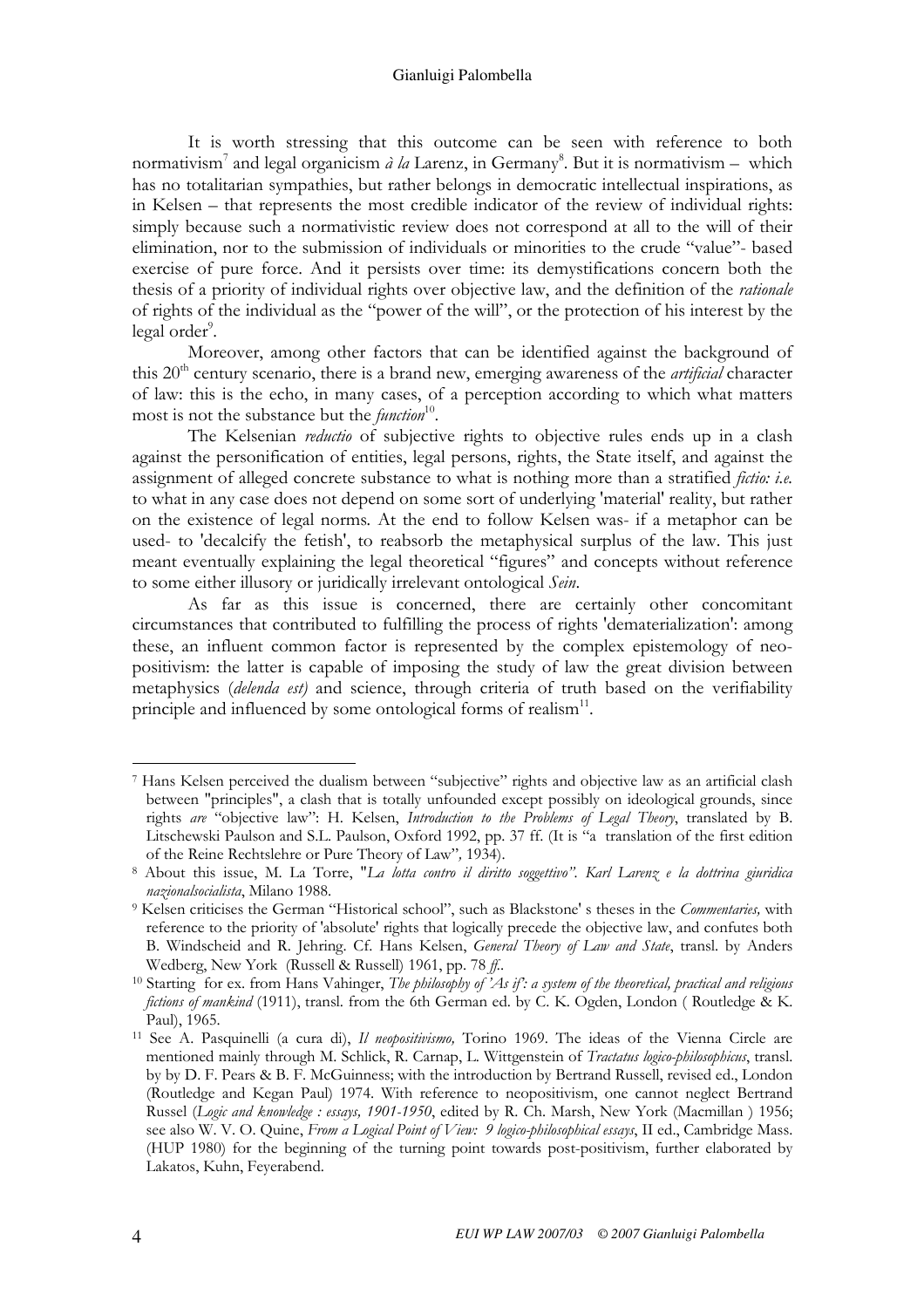These peculiar trends are confirmed, beyond Kelsen, and not by chance, by legal realism: also (Scandinavian) legal realism believes<sup>12</sup> that rights are not at all 'strong' contents, but rather imaginary hypotheses, with no empirical referent. This holds true despite the admission that, empirically speaking, they end up corresponding to socially useful beliefs or to expressive or representative techniques of legal order<sup>13</sup>. In the general theory of 'realist' law, individual rights are an elaboration that does not derive from anything 'effective'. Therefore, even legal realism neo-positivist premises do not 'help' in concentrating on the potential of individual rights and for several reasons act in favour of their de-construction. Alf Ross demystifies metaphysical conceptions of rights, although remarkably he defends their existence against the radical attacks launched by Lundstedt or Duguit. In fact, it is realist empiricism that renders the autonomy of rights, the recognition of some sort of essential content and even their reference to real norms impossible to propose.

Indeed, realism recognises facts, not norms, as these latter are seen as descriptive texts of habits or predictions. In this general view of law as a set of mere regularities of behaviour, the binding 'sense' we attribute to norms, which is impossible to reduce to 'facts', is then lost. Realism ends up equating subjects submitted to a legal order to 'external' observers: each of them can only account for the behaviours of the other members of that order and for the habits, including linguistic ones, they have adopted. It is therefore impossible to say that such behaviours depend on norms, and that there is someone able to take on some critical-reflective stance vis-à-vis norms, or vis-à-vis the ends and the choices that legal norms presuppose<sup>14</sup>.

With legal realism, the purpose of theory is not just (kelsenian) overcoming the metaphysical content of individual rights, but turns into the wider and anti-normativistic criticism of the metaphysical character of normativity in general.

There is therefore a double emptying process: the first concerned rights as referring to some presumed *qualitas essentialis* pertaining, more or less ontologically, to the individual, the legal subject, the person. The second concerned rights (not as a "substance" but also) as norms: even if they reduce themselves to norms, this would not help constituting their binding nature, because the selfsame concept of legal order normativity is, in itself, imaginary, through realist lens.

As I mentioned before, the issue is the impossibility to reduce individual rights and norms to scientifically verifiable experiences, the impossibility to reduce them to 'data' that can be verified, according to the neo-positivistic paradigm. If we remain within that paradigm, the assumption that norms are not 'facts' seems to prevent any further analysis of legality. Realism offers a deconstructing account for the 'ought', i.e. for the obligatory accent or dutifulness, which obviously, cannot be inferred from the simple external observation of facts. However, as Weinberger wrote, it makes a difference whether the delivery of a sum of money is the fulfilment of an obligation, the protection of an

<sup>&</sup>lt;sup>12</sup> K. Olivecrona, *Law as Fact* (1939, but riv. 1966), London (Stevens) 1971; A. Ross, On Law and Justice, Berkeley (Univ. of California Press) 1974; Id., Directives and Norms, New York (Humanities Press) 1968.

<sup>&</sup>lt;sup>13</sup> Cf. for ex. A. Ross, *On Law and Justice*, cit., pp. 170-5; pp. 183 ff..; pp. 186 ff..

<sup>&</sup>lt;sup>14</sup> Hart's criticism to this conception of norms is well known. On the opposite, Hart writes that the existence of norms can be proclaimed by a point of view that is external and, thus, purely descriptive of a state of affairs; but validity of norms is an internal assertion, which means that it assumes a critical reflexive attitude about the normative character of the practices used, understood as complying with norms (H. L. A. Hart, The Concept of Law (with a Postscript edited by P.A. Bulloch and J. Raz), Oxford 1997² , pp. 108 ff., especially pp. 111-112.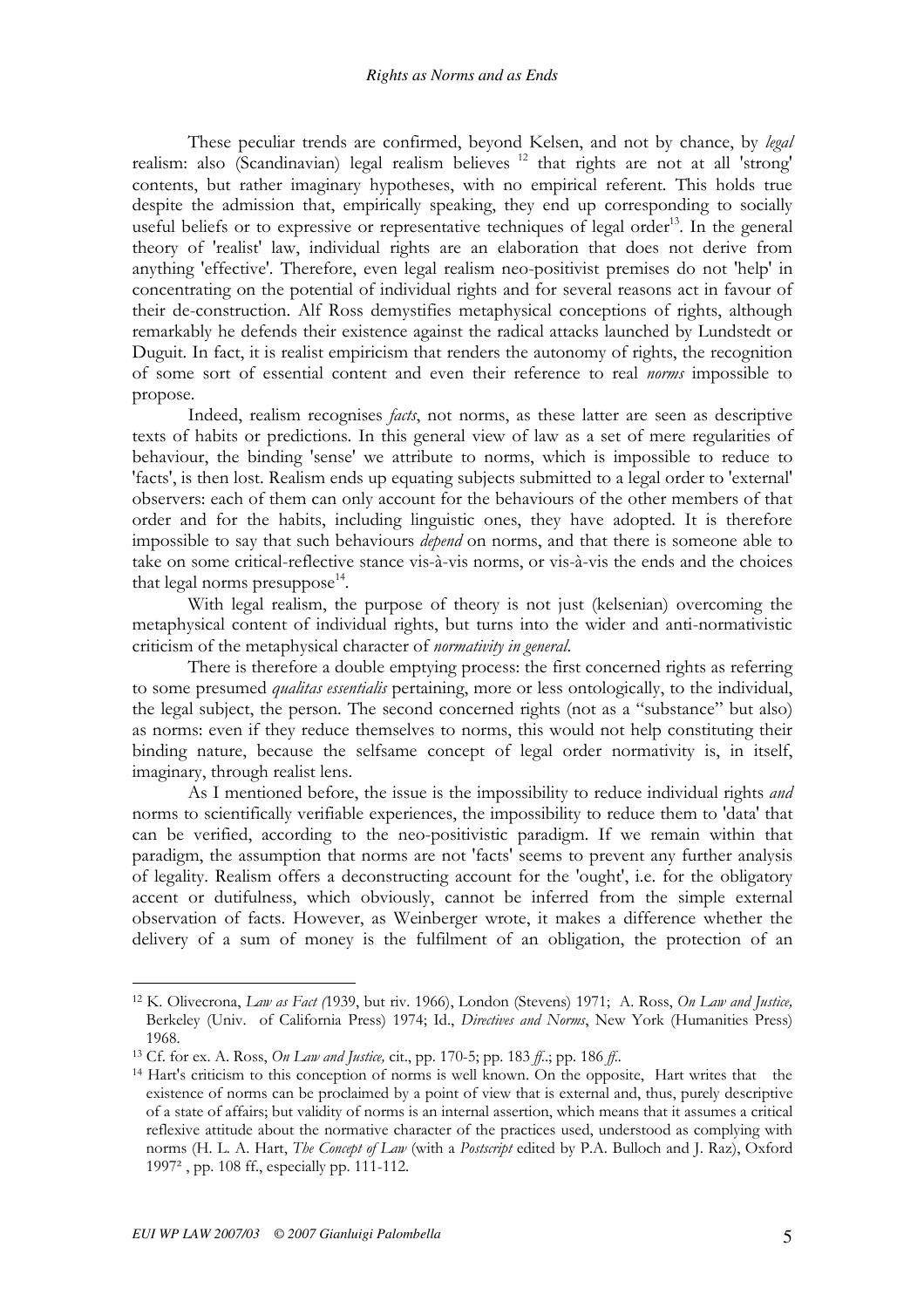individual right or an extortion, or even something completely irrelevant from the legal point of view. The reality of 'norms' undoubtedly goes beyond the observation of 'external' reality<sup>15</sup>.

Against the background of this conception, Kelsenian normativism appears surprising in its Kantian complexity. It reaffirms, indeed, the cognizability of norms as 'objective' data, although they belong to a different normative world (Sollen), vis-à-vis the reality of being (Sein) and are submitted to another principle (normative attribution, Zurechnung) that differs from natural causality. The cognizability of law is therefore safeguarded by a duplication in the 'real' universe. Normative attribution is man made, it establishes a dutifulness and an obligation: this is exactly what can be analysed by 'pure' theory, i.e. theory free from any contamination due to ethical postulates, social facts, and value assumptions that Weber (too) would have called 'material<sup>116</sup>.

This new framework leads to some 'further' consequences:

1. in order to be cognisable, rights must be norms (if they were not, as Kelsen claims, they would be uncontrollable metaphysical hypostases);

2. since norms define obligations and regulate the exercise of force, there can be no rights unless they present themselves as an aspect of norms, and in particular as an aspect visible only 'in negative': objective law imposes obligations, it does not create individual rights as protected interests (à la Jehring), it simply establishes forms of action (i.e. legal protection). An individual right is the negative of somebody else's corresponding duty and of the related legal action (to claim its fulfilment).

3. obviously, an individual right does not exist outside the set of norms – objective law- that induces us to identify it.

If rights are norms, they can only be 'pure' objects, whose scheme and structure can be studied as form, regardless of their material content, the ends which they serve. But through reducing rights to norms, and concentrating on the structure of norms, Kelsen also does something more. For sure, he has defined individual rights by avoiding any particular connotation ((e.g. relating rights contents to elements such as power, will, protected interests, and so forth). But, by doing so, he has also rejected any definition, even a formal one, that makes reference to their substance.<sup>17</sup> Kelsen does not say that having an *individual* right means being the holder of some sort of worth-protecting goods, or that rights correspond to interests to be sustained.

There is no room for acknowledgment of rights' point as granting the autonomy or the choice, in the sense of Herbert Hart<sup>18</sup>, nor any other substantive social or economic interest of the individual, in the sense of Neil Mac Cormick<sup>19</sup> or Joseph Raz<sup>20</sup>.

<sup>15</sup> O. Weinberger, The Norm as Thought and as Reality, in N. MacCormick, O. Weinberger, An Institutional Theory of Law, Dordrecht 1986, p. 37.

<sup>16</sup> I personally favour Weinberger's and MacCormick's ontological theses, which make reference to the existence of norms in a different way from Kelsen, i.e. by assuming that norms possess an 'ideal' reality as well as an institutional, social reality: this double characteristic, of which perhaps Kelsen does not consider the second aspect, represents what, according to Weinberger, is the positivity of law itself, which cannot be presupposed by a theory that only deals with the 'ideal' aspect. In this sense, the reality of norms has a complex nature and an institutional meaning: cf. *ibid*, pp. 37 ff.., 41 ff.., 44 ff...

<sup>&</sup>lt;sup>17</sup> The individual nature of rights is justified, he writes, "only if the application of the legal norm, the execution of the sanction, depends upon the expression of the will of an individual directed to this aim": therefore, the 'subjectivization of law', implied in the concept of right, is justified only if law serves individuals, because it indicates "the presentation of an objective legal norm as a subjective right of an individual" (Kelsen, General Theory cit.., p. 83).

<sup>&</sup>lt;sup>18</sup> See for ex. H. L. A. Hart, *Are there any natural Rights?*, in J. Waldron (ed.), *Theories of rights*, Oxford 1995, p. 82.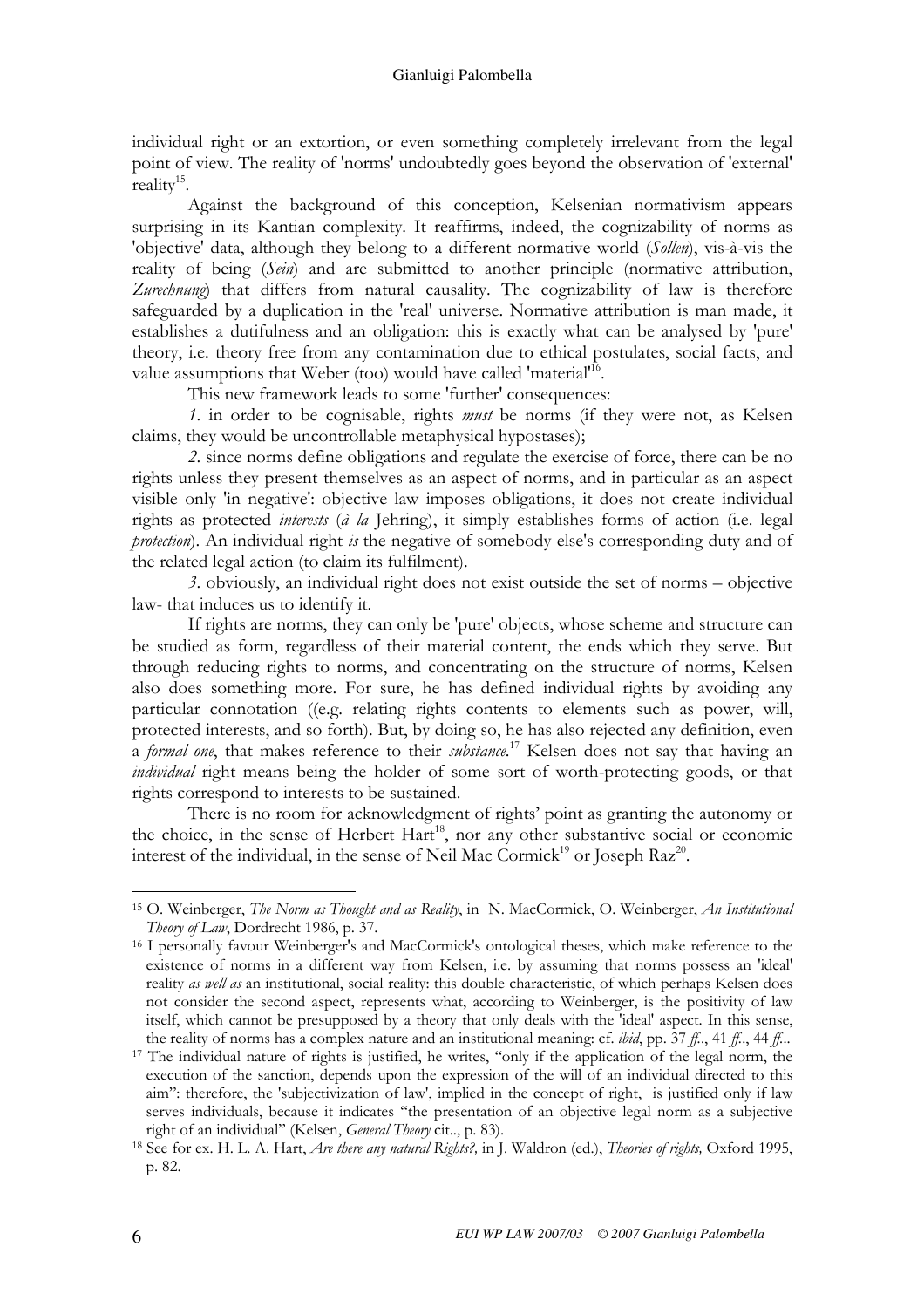The question here is not dealing with *which* specific values individual rights must incorporate (a traditional issue for human rights, where values such as the inviolability of life, freedom and even property are recommended; or is straightforwardly proposed a set of goods considered essential for human beings  $-$  cf. J. Finnis). The question regards whether defining rights by making reference, as in Kelsen, exclusively to the *how* they are protected, or to the *what* they do protected, i.e. to what individual rights are *per se.*<sup>21</sup> It is as much consequent as revealing that for Kelsen (as legal theorist), fundamental rights (despite his elsewhere neatly apparent liberal democratic belief) would not be *condicio sine qua non*, the essential element for the existence of a legal order. It is not by chance that the Constitution itself is for Kelsen essentially ('in the material sense') an organisation of powers and procedures, consisting of "those rules which regulate the creation of general legal norms", hence a regulated set of sources and 'forms<sup>122</sup>.

Nonetheless, to day (and even then, as with Weimarian Constitution or with the Kelsenian Constitution of Austria) liberal democratic constitutions do incorporate and enunciate values, principles of justice, and fundamental rights. They state purposes and enhance substantive limitation as well. They are meta-norms concerning also the overall 'ends' that (legislative) rules-production can legitimately pursue and should be constrained by. But this aspect amounts to a 'fact' that in Kelsenian doctrine appears as such contingent in itself, unrelated to what connotes and safeguards the conceivability and the autonomy of a legal order.

#### 2. The appendix. Rights and 'norms'

Kelsen is a prominent protagonist of the long confrontation between individual rights and objective law<sup>23</sup>; instead of starting from the subjects, the individuals, the juridical vantage point recommends to take the perspective from the legal order. Instead of believing in rights as pre-institutional entities or moral resources, a pre-legal expression of autonomy, and similar pre-understandings, we must commence from the legal system.

Taken in itself this viewpoint can be the relevant one for lawyers and legal theorists, perhaps even inevitably, provided that it should not result in the withdrawal from critical stance, nor drive them into the unsolvable and sterile dilemma, positive law vs. natural law. If we adopt the legal order perspective we don't have to fall into the ancient confrontation as to the priority between rights and legislation, which was at stake for centuries in Europe. The historical contrast between 'fundamental' rights as 'external' (extralegal) sources and fundamental rights as the product of norms can be now seen as a legitimate divergence about the way in which legal orders *take shape. But once this is said*, today the same issue is logically translated into the self containment of the legal order, it presents itself differently, affecting the boundaries of the positive legal order, vis-à-vis natural law and morals (as I will

<u>.</u>

<sup>&</sup>lt;sup>19</sup> N. Mac Cormick, Taking the "Rights Thesis" seriously, in Id., Legal Right and Social Democracy, Oxford 1982, p. 145 and pp. 148 ss. And Id., Children's Rights: A Test Case for Tjheories of Rights, in ARSP, 62, 1976, pp. 309 ss., pp. 313 ss.

<sup>&</sup>lt;sup>20</sup> J. Raz, Legal Rights, in J. Raz, Ethics in the Public Domain, Clarendon Press, Oxford 1984, and Id., The Morality of Freedom, Clarendon Press, Oxford 1986, ch. 7.

<sup>21</sup> But, as we know, Kelsen highlights mostly the fact that rights have a legal action content (the lawsuit) depending on another subject's 'logically' related obligation.

<sup>22</sup> Kelsen, General Theory cit., p. 124.

<sup>&</sup>lt;sup>23</sup> a contrast highlighted in a well known essay by Riccardo Orestano, Diritti soggettivi e diritti senza soggetto. Linee di una vicenda concettuale, in "Jus", 1960 XI, fasc. II, pp. 149-196.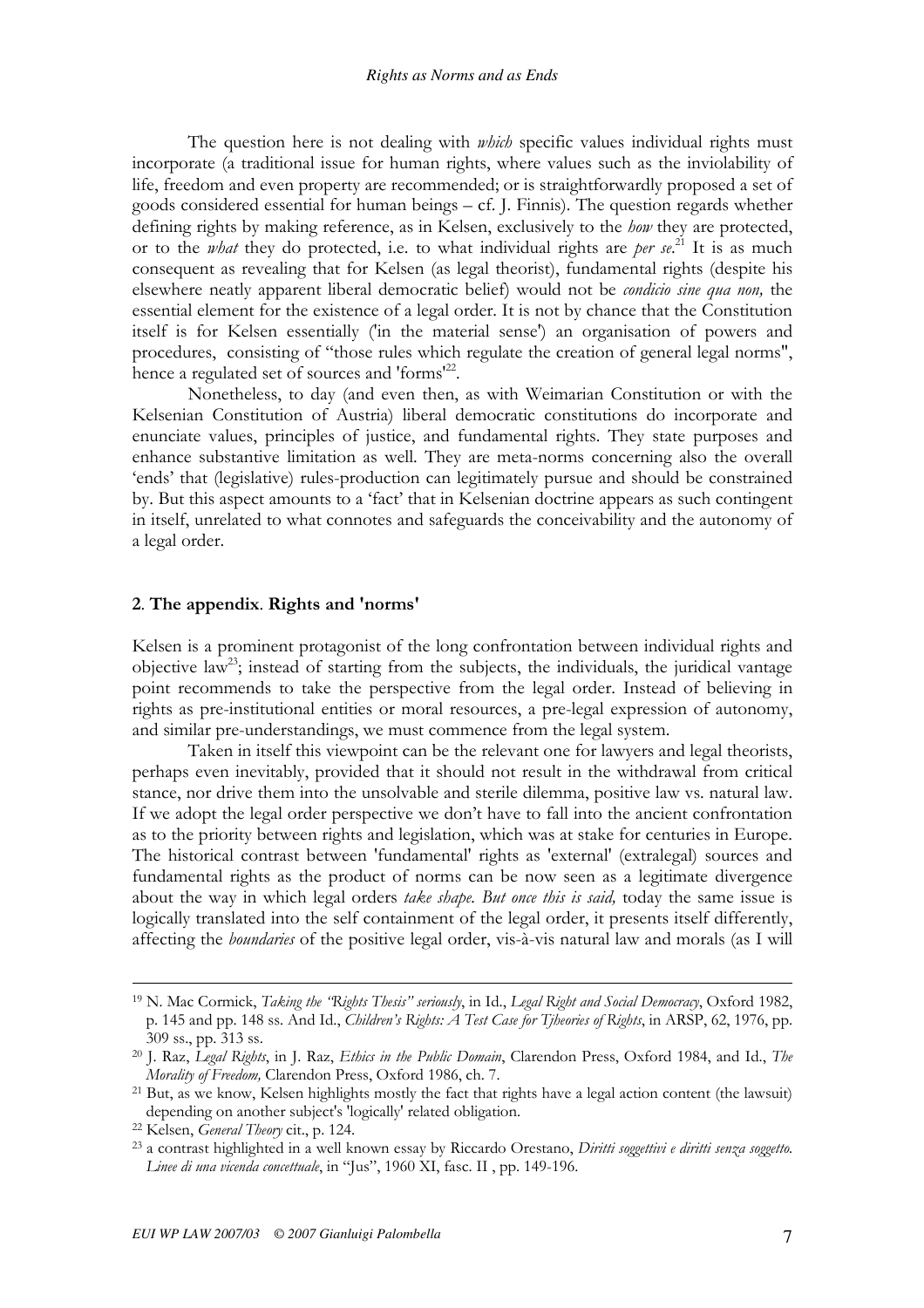also come to say later on). But from the legal point of view, rights are and can only be 'positive (law)'.

Natural law theorists like Locke or Kant also believed that moral claims needed a legal translation. The imperative *exeundum e statu naturae*, can only be understood from this perspective: providing solidity to what is 'precarius', establishing the 'perentory' character of the civil-legal state as the measure of reality for natural and/or rational rights. And we could go further. This same line of thinking can also be found (beyond Kelsen's antinaturalistic 'form') in the most influent contemporary apology of individual rights by Ronald Dworkin (who does not accept to be considered a supporter of either natural law or positive law doctrines). Dworkin too believes that a constant interpretive endeavour must be pursued: showing that what is believed to be, from time to time, a 'moral' right of individuals, is already and always *positive* law. The *one right answer* by the interpreter must be explained, after all, also as the correct answer in the given framework of law, stemming from the best theory of the law, even despite being firstly urged through its moral substance.

The fundamental rights, then, could not certainly lack legal positivity if, as I will explain later, they are considered fundamental for a legal order and not only for some sort of ethical, religious, moral, or political conception.

However, if fundamental rights are positive law, it is not possible to follow Kelsenian de-construction up to its uncertain outcome, which dissolves what individual rights are into how they are guaranteed (through first order guarantees, i.e. the correlative obligation and second order guarantees, the judicial remedy). While those guarantees are part of the effectiveness of rights, they are not what connotes them.

Lawyers in continental Europe, familiar with legal positivism, found a radical change of paradigm in Ronald Dworkin's work. It is known that Dworkin's polemical target is not Kelsen's positive law vision, but Hart's, and that his criticism against Hart derives indeed from his attempt to reply to what Dworkin considered insurmountable impasses of normativism, with special reference to those *hard cases* in which the rigidity of positivism rule-book conception seemed to deprive the interpreter of any criteria to reach fitting solutions: leaving thereof the areas of "penumbra" without any consistent normative guidance. This critical genesis of Dworkin's work is a testimony to the importance he attributes to the validity of a solution from the legal point of view.

Unlike Kelsen, obviously Dworkin 'thinks' the legal order in terms of its full manifestation of inspiring principles, historical values, commitments to justice. In a sense, law is *justice*. And the (American) Constitution has been conceived as the moral *humus* for individual rights.

In fact, if Kelsen goes as far as *emptying* rights to reveal them as norms, Dworkin certainly tries to give their 'substance' back to them. Now, this happens, though, exactly by resorting to a straightforwardly anti-normativistic distinction between rights and norms (rules): the autonomy and belonging of 'moral' rights in the legal order can be obtained, in the end (in Dworkin), as we shall see, by opposing rights to norms, and therefore by criticising the identification of rights as legal norms, in particular in the sense of legislative rules.

Contrary to Kelsen's statement, if rights were norms (in the mentioned sense), they would lose their ontological status. Dworkin believes that rights have a sense because they can be claimed against the State, and in a way their point is to protect each of us from its policies and from majority rulings. While the liberal accent of both is beyond contestation,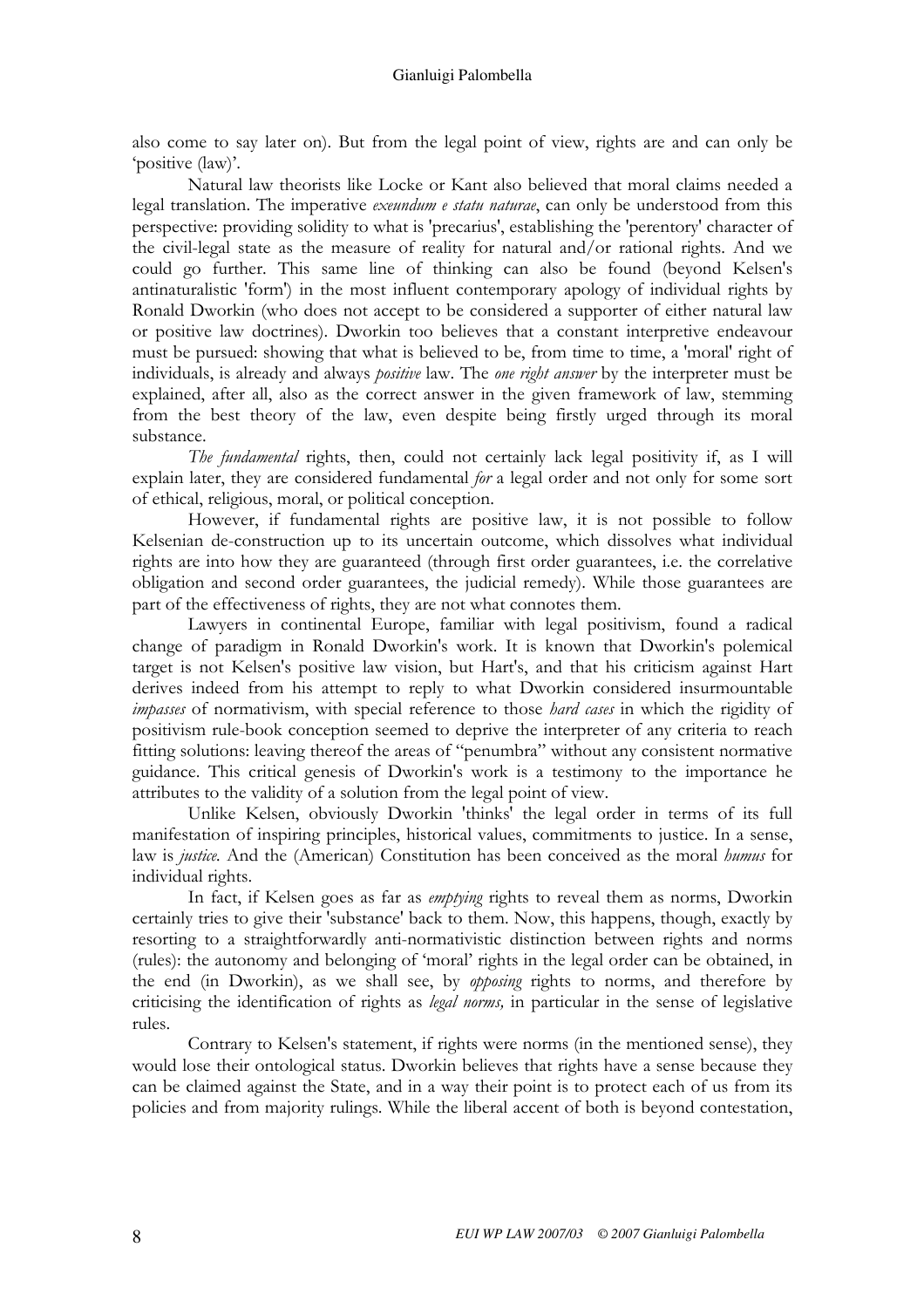Kelsen, instead, thinks that norms *are* the protection; therefore, "there can be no legal rights before there is law"<sup>24</sup>.

#### 3. Rights and 'values' (deontological vs. teleological?).

 This theoretical story of rights through the "norms and substance" lens proves to be meaningful in the light of the issue here at stake: as I stated it elsewhere, "fundamental" rights are norms and safeguard certain goods related to individuals. Fundamental rights are part of the core choices on which the legal order is socially based<sup>25</sup>.

Their general social *importance* is a function of their inherence to various "dominions", of their presence not only in legal culture, but also in the moral order and in the different views of political justice, belonging in many of what John Rawls would call "comprehensive" conceptions of good<sup>26</sup>, or Michael Walzer the "thick", profound conceptions of morality<sup>27</sup>. Nevertheless, they are also among the "essential", "constitutive" elements of a rawlsian area of "overlapping consensus", that is to say, the area that identifies the requisites of political justice towards which the quite disparate ethical beliefs may converge sharing some thinner and morally universalized propositions.

It is this dual belonging that maintains rights: in terms of their substance, they are an ethical expression, of a worldview or of a culture, but at the same time they are beyond it, the elevation of a *moral* claim for justice according to the measure of universalizability (and thus of rationality in the "formal" Kantian sense).

With reference to "fundamental" rights it seems that the two distinct sides - the deontological (norms' "ought" in general) and the *teleological* (the axiological indicating purposes and ethical choices ) actually emerge. And, in effect, it is not needed for legal positivism to ignore the teleological substance of norms, while the latter does not necessarily exclude the deontological character that rights, as forms of justice, possess. As Hart or Mac Cormick have written, law is ultimately always a social practice that does not stop with regular obedience, but is enlightened by the awareness of legal obligations in terms of conscious reasons for action. It has been stressed that there is a complex edifice behind this reflexive attitude: the teleological background of the law (the purposes and values it supports) is connected to its deontological nature (justice and the generalizability of its precepts), as law stands "on teleological and value-oriented foundations"<sup>28</sup>.

As Neil MacCormick believes, Hart cannot deny that, from the point of view of one who feels he is a "participant" with respect to a legal order's fundamental rules, "from the internal point of view rules must either constitute or subserve values<sup>"29</sup>. If law is not reduced (as in the positivist tradition that dates back to Bentham and Austin) to the mere

<sup>24</sup> Kelsen, General Theory cit. , p. 79.

<sup>25</sup> I have analysed at lenght these theses in, L'autorità dei diritti. I diritti fondamentali tra istituzioni e norme, Roma-Bari, Laterza 2002.

<sup>26</sup> Cf. J. Rawls, Political Liberalism, New York 1993, especially pp. 154 ff.

<sup>&</sup>lt;sup>27</sup> Cf. M. Walzer, *Thick and Thin. Moral Argument at Home and Abroad*, Notre Dame (In.) 1994.

<sup>&</sup>lt;sup>28</sup> This opinion was expressed by Ota Weinberger, *Beyond Positivism and Natural Law*, in N. MacCormick, O. Weinberger, An Institutional Theory of Law, Dordrecht 1986, p. 113. From a point of view of the rôle to be accorded to values, within a relatively closed system such as the legal one, consideration should be given to the circumstance - singularly significant, yet often forgotten by neo-constitutionalist critics - that Hart's reduction of law to social practice and thus the strict correlation between effectiveness, validity and law, cannot be assimilated to a simple habit of automatic obedience.

<sup>&</sup>lt;sup>29</sup> N. MacCormick, Law, Morality and Positivism, in MacCormick, Weinberger, An Institutional Theory of Law cit., p. 133.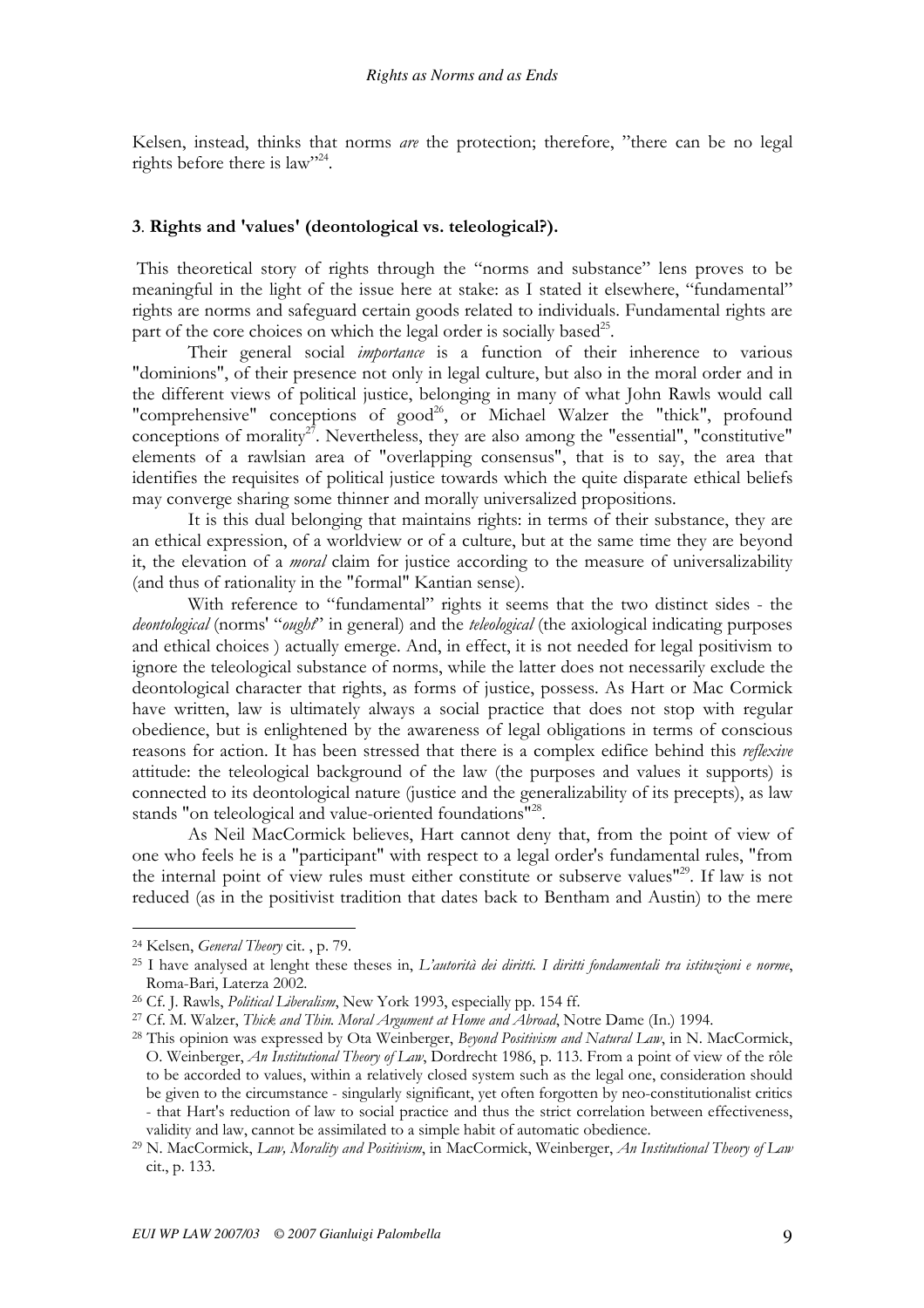habit of obeying the sovereign, it cannot be explained solely by means of "external" descriptions, but requires that someone adopt the attitude of the person who accepts the normative system<sup>30</sup>. It also requires a critical interpretative approach, intimately permeated by (positive) value judgements: thus the "hermeneutic" aspects connected to norms will represent values, the theory of norms "is neither value-less nor therefore valueless" and "important values are eo ipso moral values"<sup>31</sup>.

This connection does not oblige us to translate the study of law into the study of values (a result that a "constitutionalism by values" ultimately would risk achieving). It simply indicates that the deontological character of legal rights lives through some shared social meanings. In other words, we cannot say that a normative system exists if no-one is prepared to follow its fundamental norm because she accepts its teleological-axiological foundation (which is always substantive and determined).

As to the contrary, Kantian model would bring to single out the deontological strand of rights.

The logic of the precepts of (moral) legislation as we find it in the Kantian philosophy is often referred to as a parameter of the structural otherness of rights and of moral principles compared to ethics and material values. In this model, the "law" only indicates the *action* that *must be* taken "objectively", regardless of the reasons for taking it (which may well be subjective and plural). This neutralization (or, also, this formal setting aside) of the problem of the purpose<sup>32'</sup> in exchange for the clarity of the *ought to be* is certainly at the root of modern so-called "formal" law and of the differentiation of law. But it is not in question here. It lies at the root of what is called the birth of the "legal category", which arose by scission (secularization) from the original sacred (ethical, religious, natural and legal) unity within which the "ought" (the answer to 'what should be done?') was classified directly under the heading of ultimate values and descended from them analytically, even before depending on the *emanation* of "legal" norms. According to Kant, what it is right to do does depend on the pure *rationality* of precepts *a priori* form: and the latter does not rest upon conforming to any particular ethics (or view of goodness and happiness)."Jus strictum", as a definite object of thought, is for Kant that which "is not mingled with anything ethical<sup>133</sup>.

Nevertheless, this separation between the (universal) norm and values is the most delicate theme. Generally speaking, the *test* - of whether a given precept can be elevated to the status of universal law – can hardly be conducted if it is not clear in which reality this is supposed to take place<sup>34</sup>. The precept's universal character can be conceptually

<sup>30</sup> Ivi, pp. 130 ff.

<sup>31</sup> Ivi, pp. 133-34.

<sup>&</sup>lt;sup>32</sup> I. Kant, The Metaphysic of Morals (1797), in Practical Philosophy cit., p. 387 (Introduction to the Doctrine of  $Right$ : in legal relations "no account at all is taken of the *matter* of choice, that is, of the end each has in mind with the object he wants".

<sup>33</sup> Ivi, p. 389. "Jus strictum" is "das strikte Recht" ("strict law"). The English edition gives good reasons for translating as "strict right" (see, ivi, pp. 357-9).

<sup>&</sup>lt;sup>34</sup> Suppose the maxim that it is permissible to appropriate property of others if left unused: how can I consider that this maxim can be raised to the status of *universal* law, quite apart from my own ethical beliefs, my political ideas or my personal religious faith, without judging the material context, without establishing objectives to pursue? A similar problem was raised by Hegel about Kant's celebrated argument of the deposit: given the maxim on using all secure means to increase one's own substance, the principle according to which everyone may deny a deposit "which no one can prove has been made", is not acceptable for Kant: it is actually self-destructive, because if it were followed, there would be no more deposits at all (nobody could rely on restitution). The principle cannot therefore be raised to the status of universal law (I. Kant, Critique of practical reason (1788), in Practical Philosophy cit.,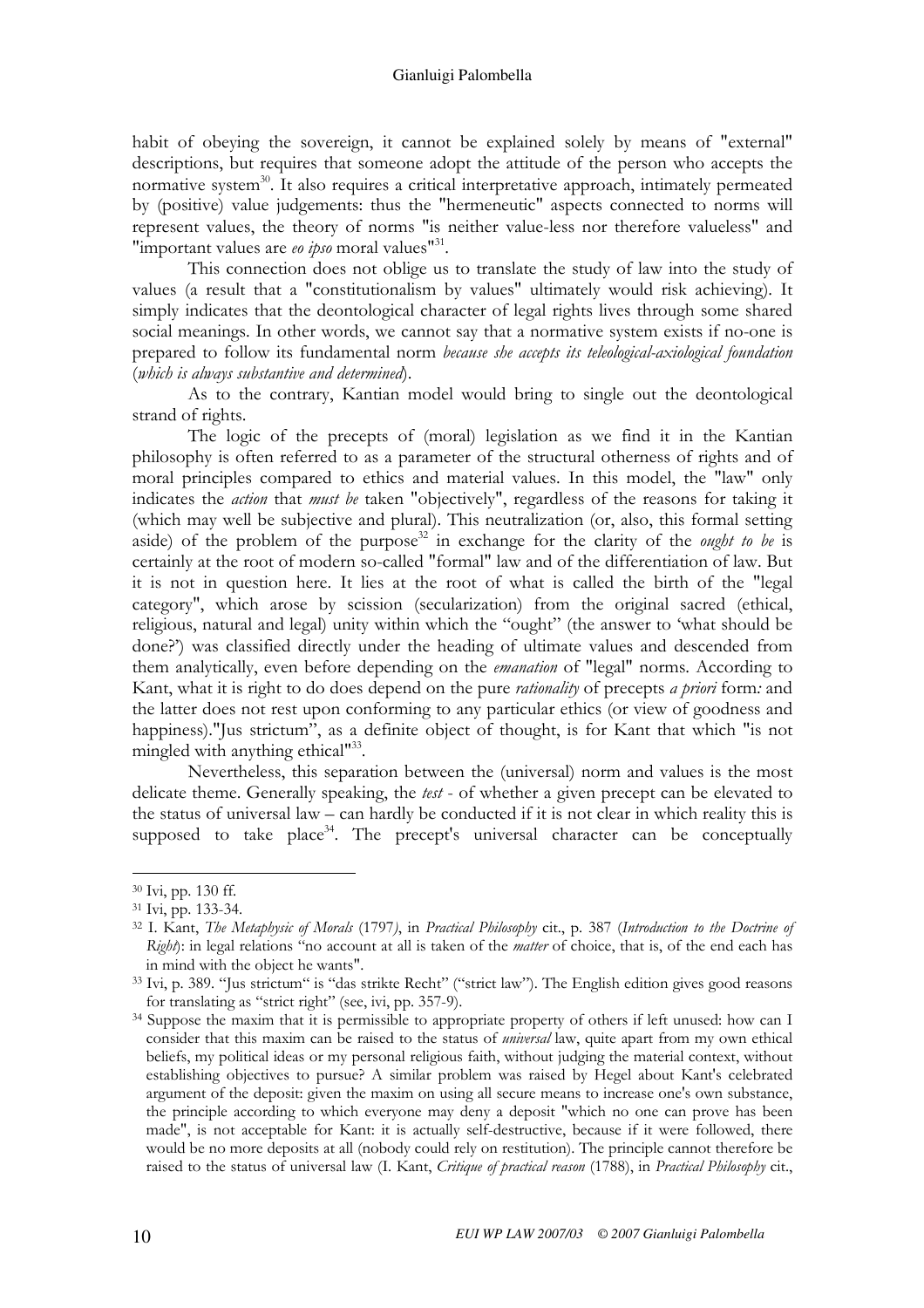distinguished from its teleological character (the purpose of the rule), but cannot be institutionally and socially separated from it, as no test of universalization can be conducted, except in an ethical environment in which it is clear which good is to be safeguarded<sup>35</sup>.

Juergen Habermas further defended the deontological character of norms, and of rights in particular. Following Ronald Dworkin, Habermas rejects their teleological meaning, so to make impossible for them to be liable to comparative appraisal with regard to collective choices. Therefore, rights escape "cost-benefit analysis "<sup>36</sup> and cannot be set to compete against "values" because they are situated on a different plane. Rights would thus respond simply to the *what to do* and undergo a mere scrutiny of universalizability, according to Kant's moral test. I might also add that, under this view, they are therefore a question that has already been decided, not one that is still open.

As Habermas insists, "[a]s soon as rights are transformed into goods and values in any individual case, each must compete with the others at the same level for priority. Every value is inherently just as particular as every other, whereas norms owe their validity to a universalization test"<sup>37</sup>. Thus his main thesis becomes: "The conceptual transformation of basic rights into basic goods means that rights have been masked by teleology, concealing the fact that in contexts of justification norms and values take on different roles in the logic of argumentation<sup>138</sup>. Legal norms must be reciprocally coherent and may not contradict each other, while values may tend towards mutual conflict; values (for us) are an expression of particularism, principles and norms (for *all*) are an expression of generalizability. And dutiful, "commanded" (deontological) (norms) is not always the same as *advisable*, "recommended" (values). Just on this premises, it is possible to constrain the Courts in their discretion when adjudicating rights.

Indeed Habermas underestimates the fact that, when some norms are fundamental pillars of a system and operate deontologically, they no longer function as "recommended

-

p. 161). Nonetheless, Hegel wrote: "But if no deposit existed, what contradiction would there be?". G.W.F. Hegel, Über die wissenschaftlichen Behandlungsarten des Naturrechts, seine Stelle in der praktischen Philosophie, und sein Verhältniss zu den positiven Rechtswissenschaften (1802-1803), in Gesammelte Werke, vol. 4: Jenaer Kritische Schriften, herausgegeben von H. Buchner und O. Pöggeler, Hamburg 1968, p. 436. Hegel returned to this point in his *Phenomenology of Spirit*, translated by A.V. Miller, Oxford 1977, p. 262, underlining that the problem depends exclusively on an "ethical disposition", failing which, no form of illegality can be recognised. In particular, Hegel wrote that the deposit "is the property of someone else"; but if I should keep it for myself, "I am not in the least guilty of contradiction; for then I no longer look upon it as the property of someone else", and "[a]lteration of the *point of view* is not contradiction". He concluded: "It is not, therefore, because I find something is not self-contradictory that it is right; on the contrary, it is right because it is what is right. That something is the property of another, this is fundamental; I have not to argue about it, or hunt around for or entertain thoughts, connections, aspects, of various kinds".

<sup>&</sup>lt;sup>35</sup> It seems to me that if he were not to acknowledge the importance of this aspect of the question, even Habermas would not be able to argue - as he did when dealing with a comparable topic - that Hegel's objection can be overcome (cf. J. Habermas, Morality and Ethical Life: Does Hegel's Critique of Kant apply to Discourse Ethics?, in Id., Moral Consciousness and Communicative Action (1983), translated by Ch. Lenhardt and Sh. Weber Nicholsen, Cambridge 1990, p. 214, footnote); and that in particular it is overcome when we admit that the maxims of action do not come from the "philosopher", but from "life" (Habermas writes: "The content that is tested by a moral principle is generated not by the philosopher but by real life", ivi, p. 204), in other words they are "taken up by law-testing reason as empirical givens" (ivi, p. 214, footnote), and if they are controversial they must be solved by the "participants", so that the solutions appear to be "just" for "everyone", rather than simple preferences due to a singular conception of "the good life" (ivi, p. 204).

<sup>&</sup>lt;sup>36</sup> Habermas, Between Facts and Norms cit., p. 260.

<sup>37</sup> Ibid.

<sup>38</sup> Ivi, p. 257.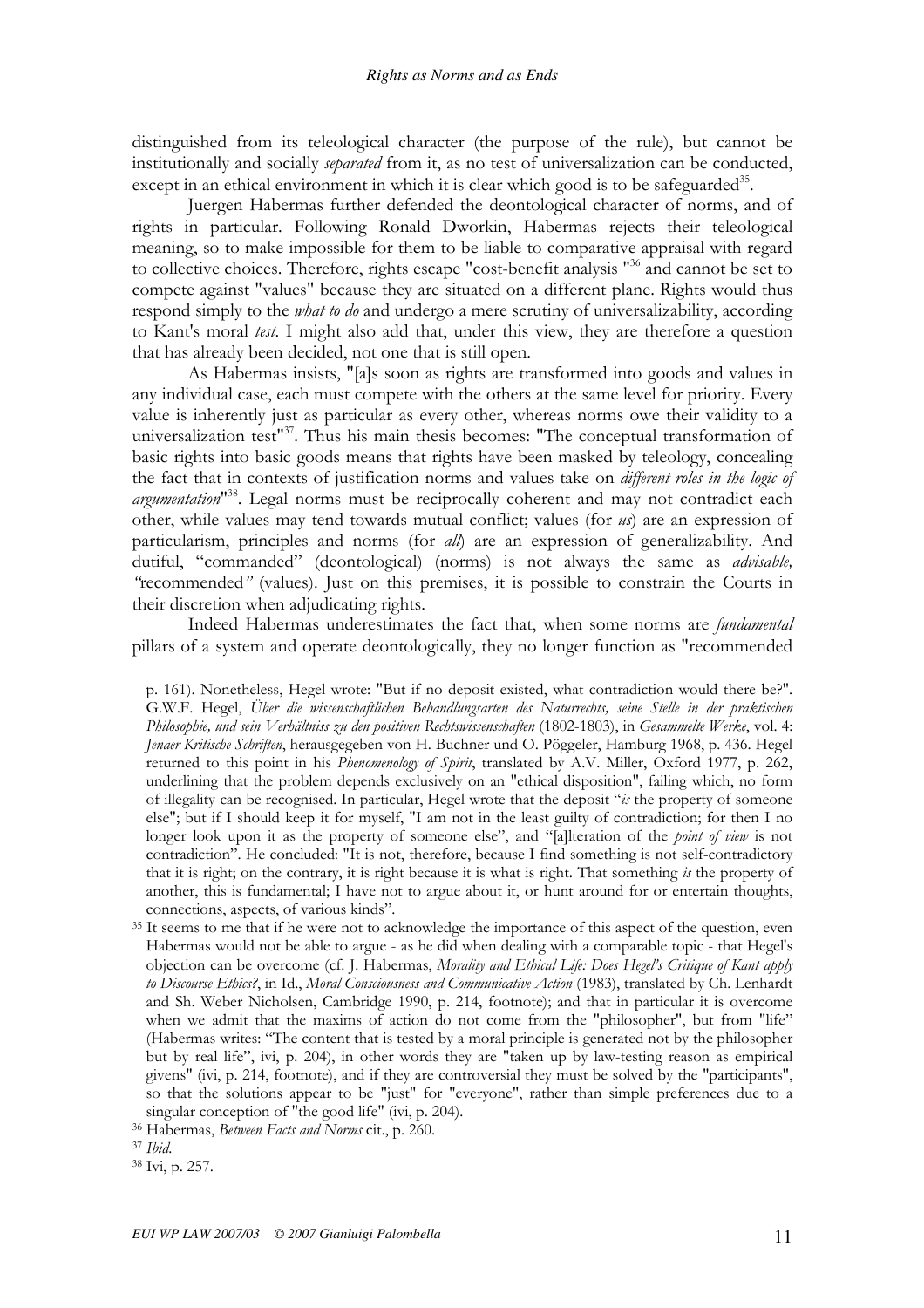values", but as given values, which makes them founding and non-negotiable, unlike all the others.

What may appear to be deontological from *outside* (and indicates a prescription to which obedience is owed, apart from any new appreciation of its worthiness), is seen from the *inside* also as the interpretive consolidation of an acceptable "value": one that cannot be forsaken and constitutes the irreplaceable foundations of a legal order. Rather than a contradiction between the universality (dutifulness) of a norm and the conditioned character (advisability) of values, then, there is a balance that descends from the transformations that have taken place in the constitutional democracies.

Even if indebted to Dworkin, Habermas' thesis should not be completely assimilated to the dworkinian philosophy, at least with reference to the theoreticalinstitutional context in which the deontological priority of rights belongs. Habermasian "system of rights" has deontological force but it does stand co-original with democratic sovereignty, so to govern from its roots its procedural structure. The system of private autonomy and the public autonomy do support each other reciprocally<sup>39</sup>. Nevertheless, in Dworkin, they oppose each other in principle and there is a sort of separation of (moral) rôles, matching the separation of powers: the behaviour of the legislative majorities (belonging in public autonomy) only compete with individuals' moral rights (private autonomy) and are never congruent with them. Paradoxically, though, it is because of this same (antagonistic) division of rôles that Dworkin can support what is dear to Habermas: namely, that there is a difference between acting according to generalizable normative principles and acting according to local preferences (or according to "principles" rather than "policies", in different words).

# 4. Legal positivism and the status of Fundamental Rights

 It is not just through a sort of teleological sterilization that is possible to offer rights their priority. The objective of pursuing rights cannot be achieved just through a moral-rational conception of rights themselves. This leads to acknowledge the value of an "institutional" perspective on fundamental rights. But before addressing the institutional sense of fundamental rights (which will also be made in the next paragraph) it is nonetheless necessary to recall how their belonging in the rule of recognition can be framed, even under the perspective of the legal theory.

To begin with, for (some) rights to be "fundamental" (which points to their significance being interpretatively settled), it is different from just being inserted in a constitutional text: these rights should become criteria internal to the selective practice of the legal officials, to the class of lawyers, to the legislator's political choices, to the institutional organs, and have a stance in the wider public sphere (as large as its democratic statute would entail). As control criteria in the rule of recognition of valid norms, they are part in the meta-norms on the production and merit for institutional activities and rulings to be legitimate.

It is clear that my reference to the concept of rule of recognition does not in itself exclude (but allows) the conceivability and availability of *substantive* criteria of recognition, nor their being part of the controllable and consistent normative rationality that

<sup>&</sup>lt;sup>39</sup> This leads Habermas, to take an example, to appreciating the fact of the social elaboration of rights: despite creating a risk of circularity between rights and democratic choice, this is the basis on which it comes the ethical loading of the law. J. Habermas, *Struggles for Recognition in the Democratic Constitutional* State, in Ch. Taylor (ed), Multiculturalism: Examining the Politics of Recognition, Princeton 1994, pp. 122-3.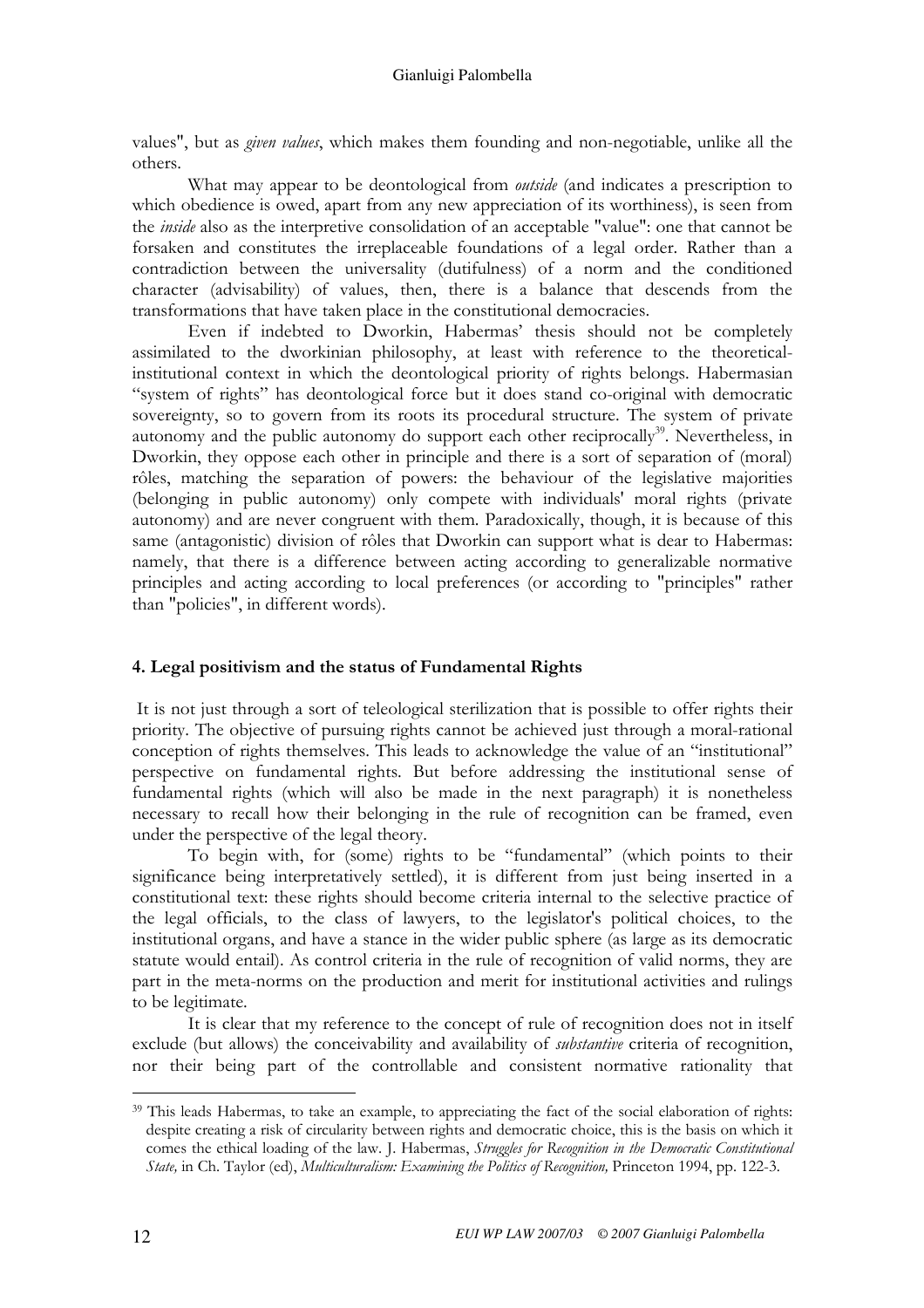reconstructs an "ethical legal culture": of course, this rationality is not an individual gift and exceeds a purely autocratic or rigidly "conservative" view of judicial activity. Under the traditional view of legal positivism, this statement raises some essential concerns, as regards to the role played by a norm's moral value as a condition of its validity. Dworkin criticised Hartian legal positivism dubbed the "separability thesis", since his rule of recognition enables to "recognize" which norms belong to the legal system on the base of their origins, of their "pedigree"<sup>40</sup> and thus simply of their *source*. Of course, this allows for criticism both of the conservative and the "rule-based" character of hartian theory: the latter prevents from understanding how "principles" play a decisive rôle and moral arguments are capable of acquiring binding force. Similar criticism to legal positivism has also been reiterated by a series of "neo-constitutionalist" theorists, who have worked mainly from a continental European standpoint to develop the idea that principles and values tend to be incompatible with positive law doctrine and have drawn the lines of a conflict between neoconstitutionalist perspectives on the one side and "legalistic" perspectives on the other<sup>41</sup>. Nonetheless, it seems that some excessively simplified theses have been attributed to the Hartian doctrine of positive law. One such claim is that which would reduce the rule of recognition to a mere reference to the sources of statute enactment and thus, in the English legal order, to the formula "What the Queen in Parliament enacts is law"<sup>42</sup>. In reality, in constitutional states, legal positivism would have no difficulty in agreeing nowadays with the importance to be ascribed to principles and not only to "rules", nor apparently, albeit in different ways, in accepting the rôle played by moral considerations. One of the crucial passages with regard to this is the progressive clarification in the definition of the "rule of recognition".

Even Hart confirmed that this "rule", unlike other rules and norms (which are "valid" from the moment they are enacted and even "before any occasion for their practice has arisen"), is a "form of judicial customary rule existing only if it is accepted and practised in the law-identifying and law-applying operations of the courts<sup>"43</sup>. Hart then admitted that he may not have attributed sufficient importance to the rôle played in legal reasoning by principles or other relatively open standards, but concluded that there is nothing to prevent that rôle from being accepted without the need, as Dworkin would have it, to deny the very doctrine of the rule of recognition<sup>44</sup>. Accordingly, he stated, he argued on more than one occasion that in some "systems of law, as in the United States, the ultimate criteria of legal validity might explicitly incorporate besides pedigree, principles of justice or substantive moral values, and these may form the content of legal constitutional restraints<sup>"45</sup>.

<sup>&</sup>lt;sup>40</sup> R. Dworkin, *Taking Rights Seriously*, London 1978<sup>2</sup>, pp. 17 ff. and *passim*.

<sup>41</sup> R. Dreier, Konstitutionalismus und Legalismus. Zwei Arten Juristischen Denkens im demokratischen Verfassungsstaat, in E. E. Dais, S. Jorgensen, Ehr Soon Tay (eds.), Konstitutionalismus versus Legalismus?, Beiheft 40 of "Archiv für Rechts- und Sozialphilosophie", 1991; R. Alexy, Zur Kritik des Rechtspositivismus, ivi, 37, 1990; and Id., Rechtssystem und praktische Vernunft, in "Rechtstheorie", 18, 1987. By Alexy, cf. also Begriff und Geltung des Rechts, Freiburg-München 1992. Dworkin made his "neoconstitutionalist" contribution even more unequivocal (if that it at all possible) with Freedom's Law. The Moral Reading of the American Constitution, Oxford 1996. Common premises include Dworkin's opposition (Dworkin, Taking Rights Seriously cit., pp. 15 ff., 46 ff.) between "model of rules", "plain fact view" on the one hand and "gravitational force" of principles, integrity (Law's Empire), the constitutional state, on the other.

<sup>&</sup>lt;sup>42</sup> Cf. R. Alexy, Begriff und Geltung des Rechts Freiburg (Alber) 1992, p. 38.

<sup>&</sup>lt;sup>43</sup> H.L.A. Hart, *Postscript*, in *The Concept of Law* (with a *Postscript* edited by P.A. Bulloch and J. Raz), Oxford 1997², p. 256.

<sup>44</sup> Ivi, p. 266.

<sup>45</sup> Ivi, p. 247.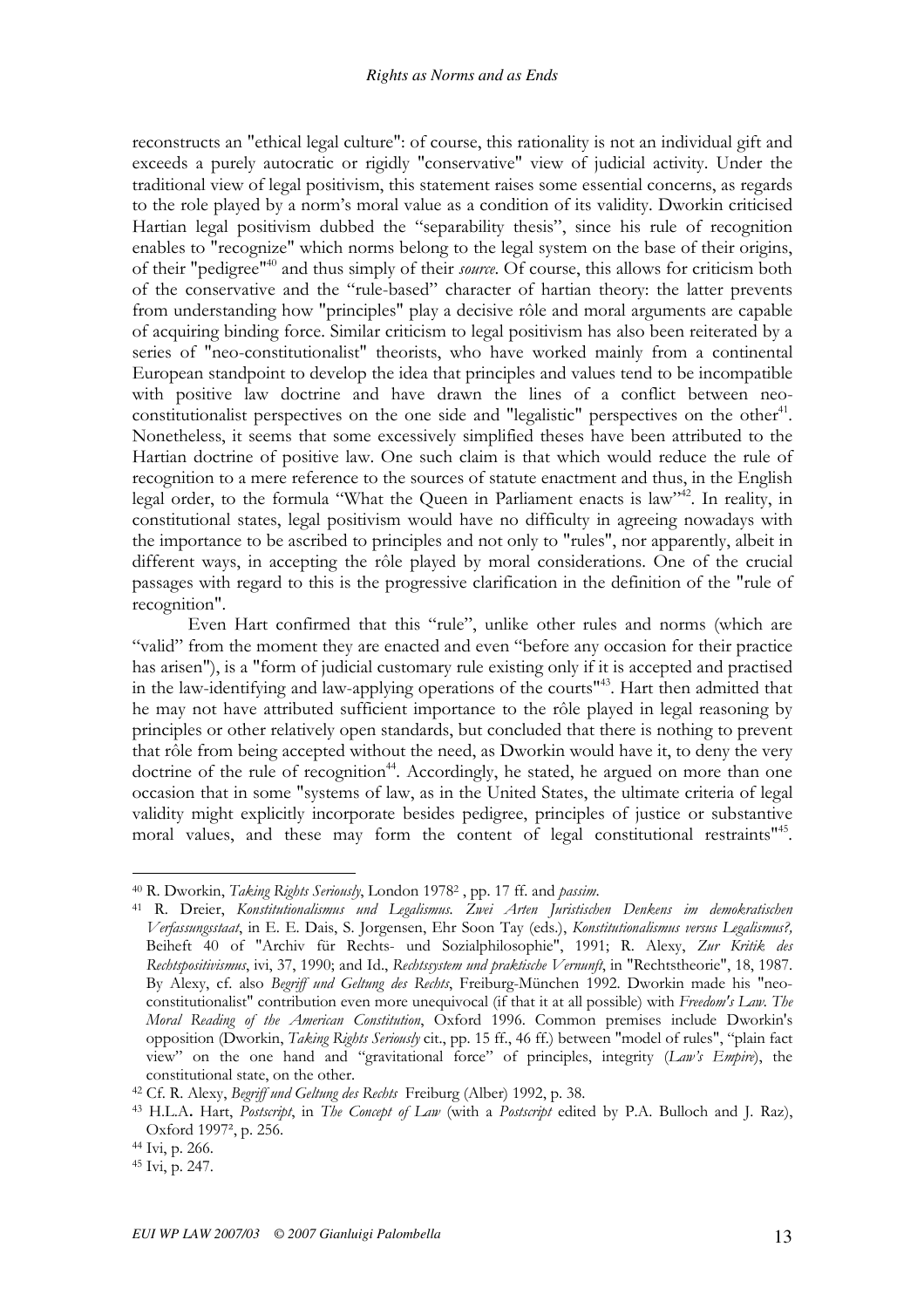Moreover, principles may also be identified by virtue of their "pedigree" (as in the case of "norms": i.e. if those principles are created or adopted by a recognized authoritative source)<sup>46</sup>; while, on the other hand, a rule of recognition may contain further criteria in addition to those of "pedigree"<sup>47</sup> (in addition to those that refer to the source), criteria of merit for identifying valid norms. These latter, according to Hart, do not escape the rule of recognition, but are actually included in it, although in that case it will select (norms and) principles on the basis of their content<sup>48</sup>.

This is one of several reasons why the theoretical debate between different "positivistic" attitudes is significant when it addresses the manner in which the "boundaries" are drawn around the legal sphere, and especially towards morality. The clearest (and best known) thesis - the source thesis - rules out the possibility that a norm's moral character can be a reason for its legality<sup>49</sup>. While this can also be represented as the "exclusive" thesis, not all legal positivism is "exclusive" in nature. Jules Coleman, for example, insists on the possibility of an "inclusive" positive law doctrine, whose peculiar trait, compared to that of Joseph Raz and his source thesis, is its admission that moral principles can be a legitimate part of legal discourse, even as "binding standards that are part of the community's law in virtue of their merits"<sup>50</sup>, i.e. by virtue of what they prescribe. Of course, "whether or not morality is a condition of legality in a particular legal system depends on a social or conventional rule, namely, the rule of recognition. [...] If the rule of recognition incorporates no moral principles, however, then no such principles figure in the criteria of legality<sup>51</sup>. In my opinion, this conclusion complies better than others with the state of things, more accurately reflecting the circumstances in our legal systems, which on the one hand maintain law as a limited field, while on the other introducing "moral" variables which aspire to condition with varying force the very existence of the law.

In particular, an "inclusive" positivism of this kind enables me to repeat that the "substantive morality" conveyed by traditional "fundamental" rights acquires the value of a condition necessary for norms to be legal. This strength of fundamental rights (as of every other provision that can only be determined after considerations of a moral nature) is not "direct", then, as would appear in Dworkin's theory, but is subordinate to the dynamics of the social or conventional (normative) practice to which we have referred as the rule of recognition.

Being the rule of recognition capable of including substantive criteria, fundamental rights are merit parameters to be followed by the relevant legal action of all the institutions. Following a "practice theory" of the rule of recognition – in the Hartian sense –, once we agree to attribute a meta-normative role to fundamental rights, we have *fundamental* rights

<sup>46</sup> For example, the principle that "no man may profit from his own wrongdoing" is identified, according to Hart, by the "pedigree test", because it has been invoked by the courts in numerous cases (ivi, p. 265).

<sup>47</sup> Ivi, pp. 264 ff..

<sup>48</sup> Ivi, p. 265.

<sup>&</sup>lt;sup>49</sup> Cf. J. Raz, The Authority of Law, Oxford 1979, pp. 47 ff.; Id., Ethics in the Public Domain, Oxford 1996, pp. 210 ff., especially pp. 230 ff..

 $50$  J. Coleman, *Constraints on the Criteria of Legality*, in "Legal Theory", 6, 2, 2000, pp. 174-75.

<sup>51</sup> Ivi, p. 175. This is the direction taken by W.J. Waluchow, Herculean Positivism, in "Oxford Journal of Legal Studies", 5, 2, 1985, when he argued that, if moral principles can be incorporated explicitly in a legal system's rule of recognition, then the validity of a norm X cannot be solely a function of its source, but also of its content, seeing that it must be considered in relation to its potential violation by a principle of justice. Although both the norm X and the "moral" principle depend on having a "pedigree", it "remains, however, that *more* than X's pedigree is relevant in determining its legal validity" (ivi, p. 194).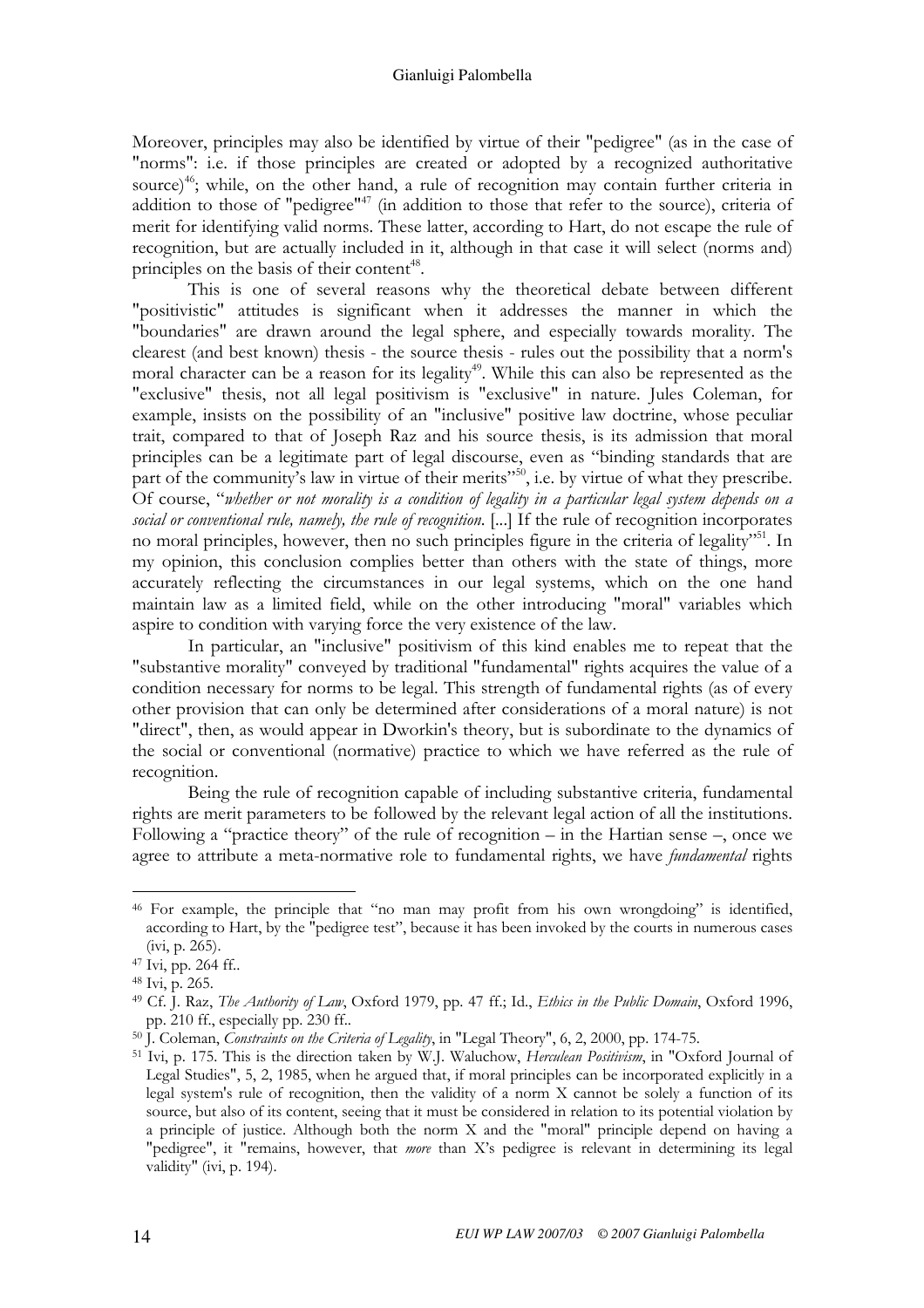only as long as they function as "criteria of legality". From this standpoint, the "founding" character of such "rights" does not depend on their being "decided" by some political authority, nor simply on their being included in some catalogue of normative propositions of principle, with a more or less vague semantic spectrum.

From the *descriptive* point of view, this is not tantamount to restoring the choice of fundamental rights to a "de facto consensus"<sup>52</sup>. Rule of recognition does not derive from what judges have done, from their mere practice, but as long as it includes substantive principles, it is the complex result, by even tortuous routes, of the progress in normative ideals. As criteria of recognition, rights, too, must have this quality of effective normative ideals. In contrast to what may appear, it does not put the moral criteria of validity once more at the disposal of legal doctrines alone, or of courts alone, setting them beyond the reach of other concurring instances. Rules of recognition criteria are not at the disposal of the courts: judges cannot in any legal system *decide* 'on the basis of their own will' which practice of recognition they should follow. They do not choose in the medium term nor they can in an autocratic, isolated, oscillating and random manner: by definition, as they have to operate in terms of generalization submitted to public rational standards<sup>53</sup>, the criteria of recognition are only such when they function constantly and within margins of acceptable certainty. Which only happens if, rather than a projection of a mere "consensus", they express a filter, a rational and reflexive mediation, which of course is not at the disposal of any power taken alone. This leads to a clarification and to a conclusion: valid norms (the same applies also to rights) can be decided and represent the fruit of an artificial system that attributes the force of a practical authority<sup>54</sup> to the normative source; fundamental rights cannot be simply "decided", enacted by some authority or other because, on a par with formal criteria (of sources) or other substantial criteria (of merit), they belong to the rule of recognition of a legal system and thus express a more profound, less "alterable", constitutive practice depending on the normative rationality of the system's social structures.

#### 5. Fundamental rights and the institutional definition

For a right to be "fundamental", even just on a moral plane, we have to conceive of it as endowed with an *ultimate* value, such as we tend to believe in the case of those rights that protect a fundamental interest, for instance life, dignity or the freedom of the individual. It must be an interest that is not derived in turn from another (of a higher degree) but one that integrates an ultimate objective, as the welfare of human beings is generally held to be.

<sup>52</sup> Of course, pluralistic democracies are not even capable of producing something like a "de facto consensus"; instead, consensus is a regulative ideal. But then the very idea of consensus as a factual convergence must be suspected (as in the Pilate style appeal to people: see lastly, G. Zagrebelsky, Il "Crucifige" e la democrazia, Torino 1995)

<sup>53</sup> F. Schauer, Giving Reasons, in "Stanford Law Review", April 1995, pp. 633 ff., 656-59, shows how, even in a case-by-case decision-making scenario, the justification for decisions, which consists of providing reasons for them, "involves committing" for the future, so determines a necessary "commitment of generalization" as to the chosen ratio.

<sup>54</sup> In the sense made clear by Joseph Raz, who considers that the law has "practical authority" if one of its directives constitutes a sufficient reason for us to do what it prescribes. There is much more about, though, which can be followed through J. Raz, The Authority of Law, Oxford 1979 (cfr. p. 297 and passim); Id., The Morality of Freedom, Oxford 1986 (cfr. p. 41, pp. 46-. 47); or Id., Ethics in the Public Domain, Oxford 1996 (cfr. pp. 214-5; pp. 219-20).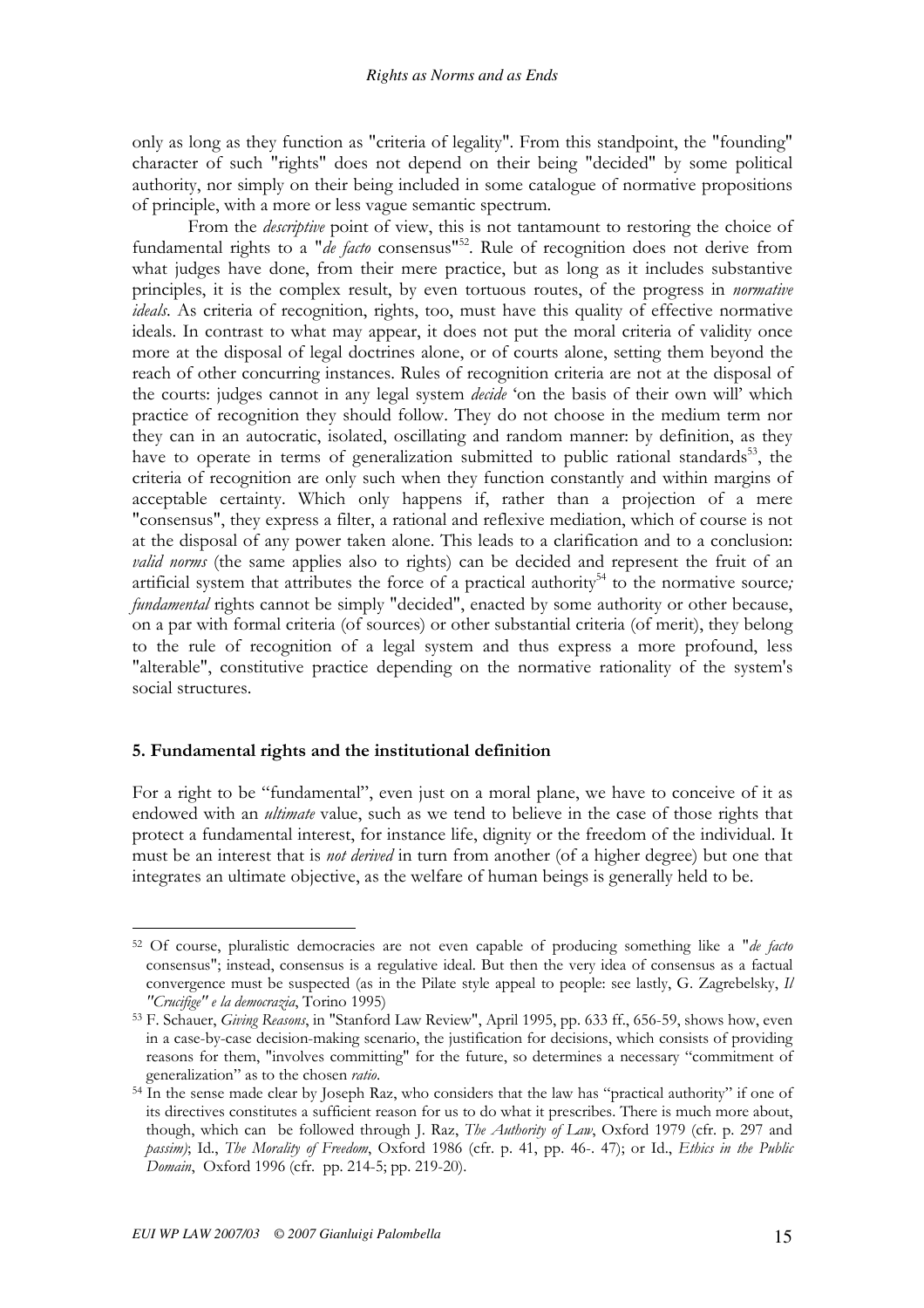#### Gianluigi Palombella

How this specific quality (that of possessing an ultimate value) of a "fundamental" right is relevantly translated and shown under a legal point of view, i.e. in the terms proper of a legal order? To be sure, the most acclaimed answer refers to the (some self generative, perhaps) capacity of rights to oppose the expansive force of the state institutional action, on the basis of their pre-positivistic and pre-political foundation.

This capacity hinges upon a pre-understanding of rights nature as in principle extraneous to "institutions" and embodying a defensive bend. As a legacy of the modernity, the intrinsic value of rights is defined (and "saved") for the very reason of the proclaimed impossibility of reducing them to the rationale of public institutions: their "deontological" scope contrasts the extemporaneous mediations proper to the political arena, eroding their will and their scope (an area legally un-decidable). This representation of rights by ascribing to them a raison d'être external to the "state" and certainly autonomous, even of the deliberations of democratic "majorities", is nonetheless both theoretically and historically one of the highest achievements of our civilization. Among other implications, this entails, valuably in the progress of most Euro-continental countries on institutional plane, that they do not receive legal validity, and legal existence, *merely by virtue of* their being incorporated into "legislation". On the contrary, when constitutions do formally exist, foundation on the constitution - and not on legislation - is the one apparent evidence of the autonomy of rights, truly long awaited on the old continent. The autonomy of their legal force comes eventually alongside and on the same level as "legislation": it is not subordinate nor secondary.

To be sure, this relatively recent achievement, which is definitive after the II world war European constitutions, rests inside the progressive, classic, liberal paradigm. It is proper to the nature of our liberal-democracies, and in no sense belongs in the transient play of political choices, but rather in the structure of minimal justice requirements of that same play. This notwithstanding, such non-institutional conception of rights can be interpreted unilaterally and can prevent from seeing the other side of the "institutional" coin and its historical relevance as well.

This is visible even if we look at this conception of rights through their best light, the one shed on them by Ronald Dworkin. The attribution of priority to rights passes through the application of "arguments of principle" and the exclusion of arguments that establish a collective goal<sup>55</sup>. One collective purpose encourages "trade-offs of benefits and burdens within a community in order to produce some overall benefit for the community as a whole"<sup>56</sup>; while on the other hand "It follows from the definition of a right that it cannot be outweighed by all social goals"<sup>57</sup>. Those who recognize the right of free speech, but add that it must yield every time it is required to do so by a public interest, are no longer truly invoking a *right*, considering that its affirmation is reduced to highlighting the importance of collective goals: "the putative right adds nothing and there is no point to recognizing it as a right at all"<sup>58</sup>. Once the distinction has been drawn, Dworkin proceeds to use it for a specific institutional theory, which starts from the assumption that moral rights have precedence: as United States constitutionalism includes a Bill of Rights, it "is designed to protect individual citizens and groups against certain decisions that a majority of citizens might want to make, even when that majority acts in what it takes to be the general or common interest"<sup>59</sup>. As a consequence, the nerve-centre of this discourse could be

<sup>&</sup>lt;sup>55</sup> R. Dworkin, *Taking Rights Seriously*, London 1978<sup>2</sup>, p. 90.

<sup>56</sup> Ivi, p. 91.

<sup>57</sup> Ivi, p. 92.

<sup>58</sup> Ibid.

<sup>59</sup> Ivi, p. 133.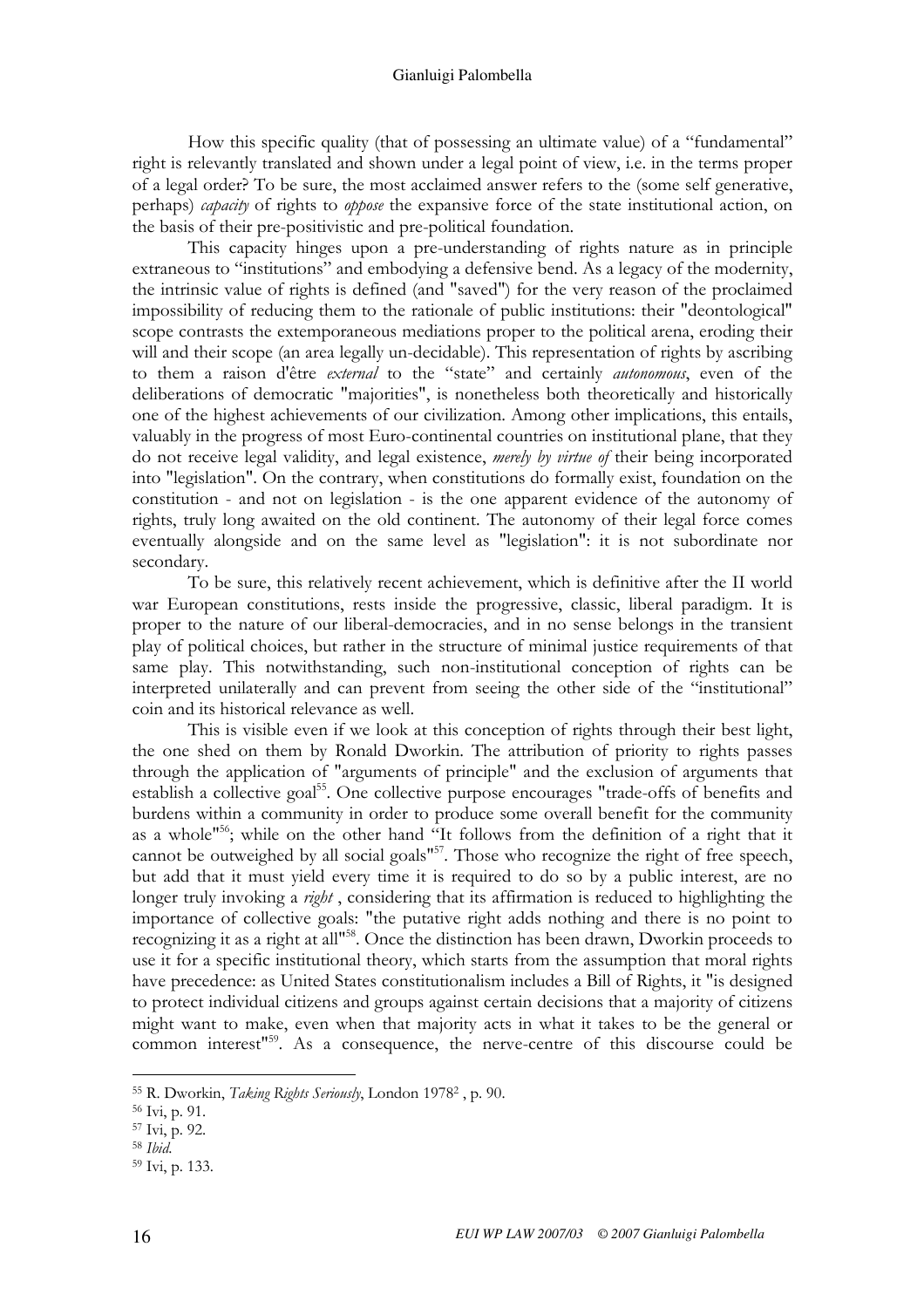summarized, also symbolically, in the conclusion that "a black child has a moral right to an equal education, for example, if it is wrong for the state not to provide that education, even if the community as a whole suffers thereby<sup>"60</sup>. It is a question of throwing light on rights as moral rights *against the state*<sup>61</sup>. The fact that these rights must be guaranteed outside the democratic process is ultimately looked on as natural, because "decisions about rights against the majority are not issues that in fairness ought to be left to the majority<sup>"62</sup>. Both strong theoretical and historical reasons do support the extraordinary relevance of Dworkin's theses. But if seen from a different angle, what raises doubts is certainly not the conceptual distinction between individual rights and the purposes of public policy, but the alleged "institutional" correspondence with the separation of powers, already mentioned. It is by virtue of the latter that the questions of "principle" relative to rights come under the aegis of the judicial power, while the goals, the purposes relative to the "common weal" are the competence of the political process (of policies). Therefore, the fundamental rights "area" should be thought of in terms of an unreachable one by the public deliberation, which is expressed finally through the legislatures' acts. But how can this be institutionally justified? This does not seem to depend on the *structure* of liberal democratic constitutional states: that structure obviously requires the separation of powers, but does not assign to those powers any *a priori* content, except the activities they can undertake legitimately (administration, jurisdiction and legislation). As a matter of institutional principle, in fact, jurisdiction should be protecting law, lower and higher. Strictly taken, rights are also legal norms and as such are no more connected to jurisdiction than they are abstractly connected to legislation.

In a sense, the visual angle I am proposing here - one that highlights the "institutional" inherent, and if the case ultimate, value of rights – requires us to proceed differently. It certainly enables us to begin by classifying political and legal institutions according to whether they are organized by ascribing rights to an autonomous normative domain, constitutionally rooted, and not just dependent on legislative choice. It recognises the thereof role of rights which through liberal constitutions prevents from the risk of arbitrary will by operating through the *limitation of power*.

However, there is no theoretical reason for the balance between rights and legislation to be conceptualized by making "fundamental" rights a sort of vacuum from the point of view of the power. If rights have an intrinsic value (in the same way as the democratic principle), they therefore *have value* for us regardless of others' interferences and of the "threat" that legislation is portrayed as presenting. It therefore follows that they commit us, positively, as normative objectives, and it is only in this way that they become an "institutional" question, a constant critical element and a test of our institutions' contents. If some rights are "fundamental" this should depend on a) the "good" that through them is defended; b) the function that those rights play, i.e. criteria for the recognition of valid norms; c) the institutional relevance of those rights: their realization- or optimizationshould be part of the essential objectives of the legal-social system, i.e. should be among the fundamental aims of the public institutions, as well as condition of their legal legitimacy.

Since (fundamental) rights constitute values in themselves (i.e. not instrumental to purposes representative of the common weal), the issue is simply passing over a longestablished doctrinal fence, and binding them to the face of public ends, of *goals*, *without* depriving them of their normative weight referred to individuals. In Europe, in the United

<sup>60</sup> Ivi, p. 139.

<sup>61</sup> Ibid.

<sup>62</sup> Ivi, p. 142.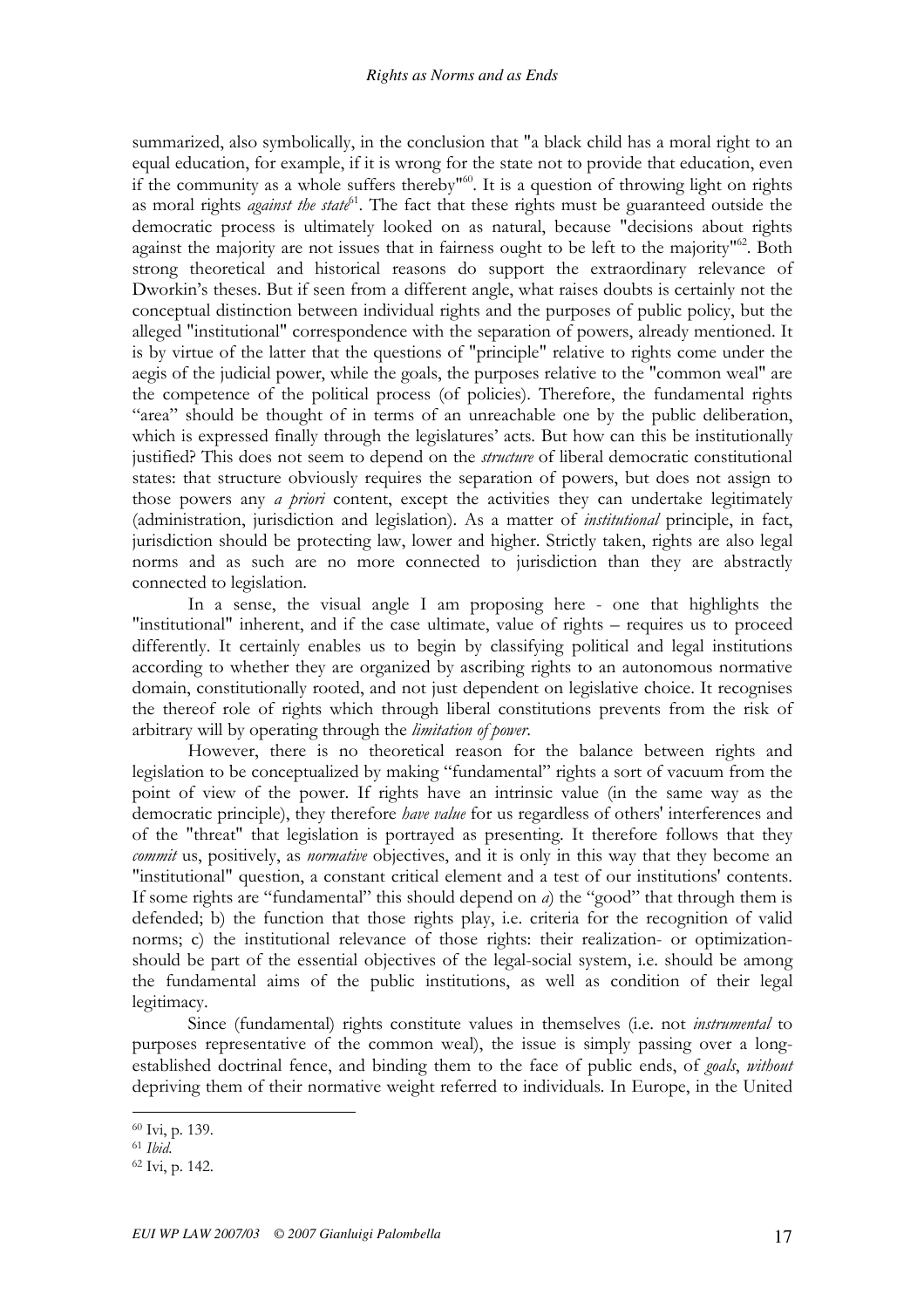States, as in the rest of Western countries, this task is linked to factual evidence, for example to the awareness of the social costs of any rights, to the growing weakness of the idea of rights as pure guarantees which ask for the "abstention" of public institutions. On theoretical plane, it entails the conceptual acceptance of rights within the dimension of norms.

It is perfectly possible, of course, that overcoming rights as mere freedoms and translating them into norms, into *objektive Grundsatznormen*, force fundamental rights to be measured, i.e. interpreted, on the basis of the political and social variables that prevail from time to time; and it is also possible that rights will have to pay for "their claim to extend further than the liberal tradition with an unquestionable loss of weight and of normative force; in a word, they would try to normativize the political dimension and are remorselessly relativized by it<sup>163</sup>. This is a risk that in any case we cannot *choose* to run, simply because it is already implicit in the evolution of liberal rights: their normative, deontological status, which eludes any political quantification, is possibly more legendary than real.

Historically, the hypothesis of the absoluteness of liberal rights, entrenched in private spheres and protected within legal confines, paid in the European past of XX century for its dogmatic claims, with the complete abandonment of the public sphere, with the reduction of the public sphere to the mere territory of uncontrollable passions. Collective goals remained affected by that material irrationality whose opposite - and in a certain sense escape – route (though perhaps only for a single class<sup>64</sup>), was the non animated, crystalline structure of legal forms. But it would indeed be strange to support this view, to day, in the face of the transformations of the State, and more, of the welfare State<sup>65</sup>.

Of course, some liberal theories, or rights-based ones, would argue that, from a Kantian point of view, this would jeopardize the guarantee of equal concern and respect for each individual, in the name of a paternalistic vision of the common weal: in other words, a surrender to utilitarianism. On the other side, it seems unreasonable to exclude a priori that the realization of fundamental rights be conceivable as a collective goal as well. In a sense, if fundamental rights are those possessing ultimate value, they can no longer appear to be incompatible with collective ends. Perhaps Amartya Sen, ever since his very first works, has offered arguments for following the path along which I intend to conduct rights. Sen argues that goal-based theories are not necessarily opposed to those that attribute priority to rights, but only utilitarian theories are. A long tradition, from Bentham onwards, puts the public weal in pride of place, ruling out the possibility that any other rights can enjoy priority over collective happiness, just as even the *a priori* assumption of the existence of natural rights (or moral rights and so on) appears to be untenable in the logic of utilitarianism. But it is not logically impossible to reconcile the priority of rights and theories of collective goals: the goal of equality, for example, is one that coincides with the moral idea that the underprivileged have rights to a better treatment<sup>66</sup>.

<sup>63</sup> M. Fioravanti, Quale futuro per la 'costituzione', in "Quaderni fiorentini", 21, 1992, p. 632.

<sup>&</sup>lt;sup>64</sup> There is ample reference to this in the insistent description of the liberal state as the *one-class* state given by Giannini, Il pubblico potere, Bologna 1981.

<sup>&</sup>lt;sup>65</sup> An extensive excursus is devoted to these "legal" transformations by Habermas, Between Facts and Norms. Contributions to a Discourse Theory of Law and Democracy (1992), translated by W. Rehg, Cambridge 1996, pp. 396 ff.

<sup>&</sup>lt;sup>66</sup> A. Sen, Rights as Goals (Austin Lecture), in S. Guest, A. Milne (eds.), Equality and Discrimination: Essays in Freedom and Justice, ARSP, Beiheft 21, Stuttgart 1985, p. 12. This is certainly not the first hypothesis of "conciliation" between rights and the common weal, nor will it be the last. But we cannot follow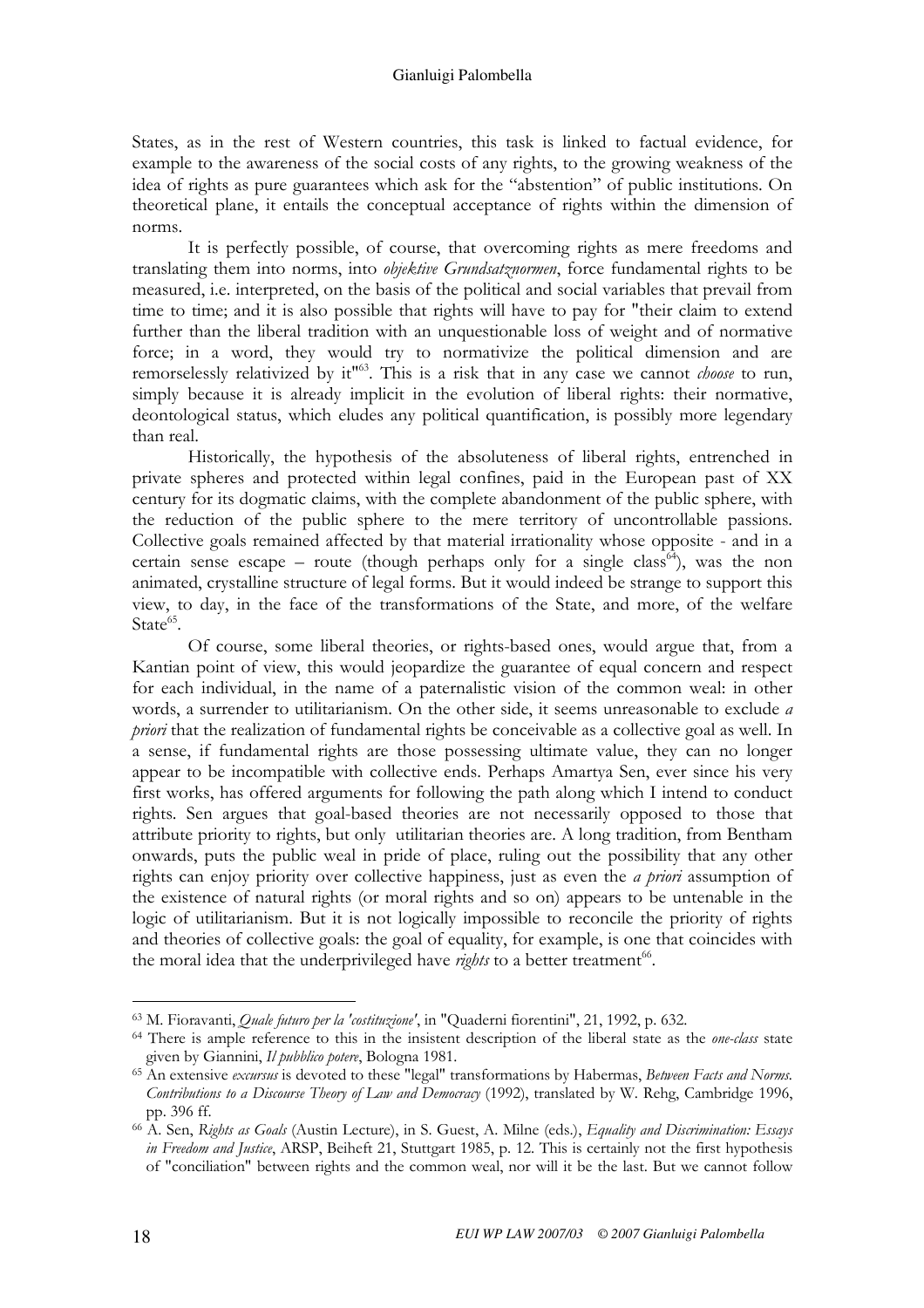If they are vested with intrinsic value, rights - at least some of them - cannot be thought of as subordinate to collective ends (utilitarianism), but - and this is the most important critical element with regard to "liberal" conceptions - neither can they be viewed simply as the reverse of that medal. We cannot coherently attribute intrinsic value to rights and at the same time consider them identifiable only by virtue of their aptitude for repelling alternatives justified by the common weal.

Again, Sen confirms what I have argued thus far: the specific advantage of considering rights as goals consists essentially of the fact that it is impossible to assume them as simple limits where social action has to cease: they must be conceived as social objectives deserving of maximum attention $67$ . In conclusion, if they cannot be selected to number among the objectives of normative production, nor rights are assumed as such in the premises for validating a legal order, it would follow that there are no *fundamental* rights. Sen expresses a concept that is by no means far from this when writing that "if rights are fundamental, then they are also valuable, and if they are valuable intrinsically and not just instrumentally, then they should figure among the goals"<sup>68</sup>. There is certainly also a great advantage in considering the guarantee of "negative" rights (freedom from discrimination, immunity from interference etc.) to be a collective goal<sup> $69$ </sup>, because that is the only way in which the achievement of each individual's rights can be seen as a problem of system, in the links that connect rights and violations on the one hand, while on the other justifying the use of means of protection and intervention (in defence of violated rights) that affect the rights of third parties.

Of course, this means that there is no contradiction at all between a moral deontological theory (which therefore pursues no external "goal", but imposes what is morally right and universalizable) and the evaluation of the consequences of actions, even with regard to the exercise of one's own "moral rights". Only utilitarianism is incompatible, as the maximization of preferences conceived holistically, like an aggregate<sup>70</sup>; yet the deontological value of rights does not impede, but on the contrary requires, an awareness and evaluation of the consequences of an action, in order to conform to the moral principle and make sense of it<sup>71</sup>. Sen is also of the opinion that rights must be guaranteed

-

the trail of attributing value to rights *because* they coincide with a catalogue of collective goods that are in turn morally objective and rationally pre-determinable. This trail's universalistic substantialism (essentialism) is open to the objection that stigmatizes its link with a special and binding conception of good (i.e. with a specific, substantive list of value choices. A neo-Aristotelian or neo-Thomist philosophy of an analytical nature, such as that of John Finnis, for example, constitutes a sophisticated way of persuading the question of (natural) fundamental human rights to converge into an objective order of goods, participation in which, in a just manner, delineates the common weal and also the welfare of the individual in the community (Finnis, Natural Law and Natural Rights cit.).

<sup>67</sup> Sen, Rights as Goals, op. cit., p. 15.

<sup>68</sup> Ibid.

<sup>69</sup> According to Sen, the advantage of considering individual rights in this way (as collective goals) lies in the systematic relationship in which they are included: if rights understood as immunity were considered statically, one by one, each one separate from the others, it would be impossible to make inroads into other people's rights to defend our own, i.e. it would be impossible to take the links into account as a whole for safeguarding individual rights.. Once an individual right is not respected by those who primarily ought to do so, third parties can wield a moral justification for defending that right, even arguably while violating someone else's legitimate but inferior, less essential right.

<sup>70</sup> One classical reference is to B. Williams, A Critique of Utilitarianism, in J.J.C. Smart, B. Williams, Utilitarianism: For and Against, Cambridge 1973.

<sup>&</sup>lt;sup>71</sup> See also B. Ackerman, *Private Property and the Constitution*, New Haven 1977, pp. 71-72; R. Posner, Utilitarianism, Economics and Legal Theory, in "Journal of Legal Studies", 8, 1979, p. 104; D. Richards, Rights and Autonomy, in "Ethics", October 1981, p. 216.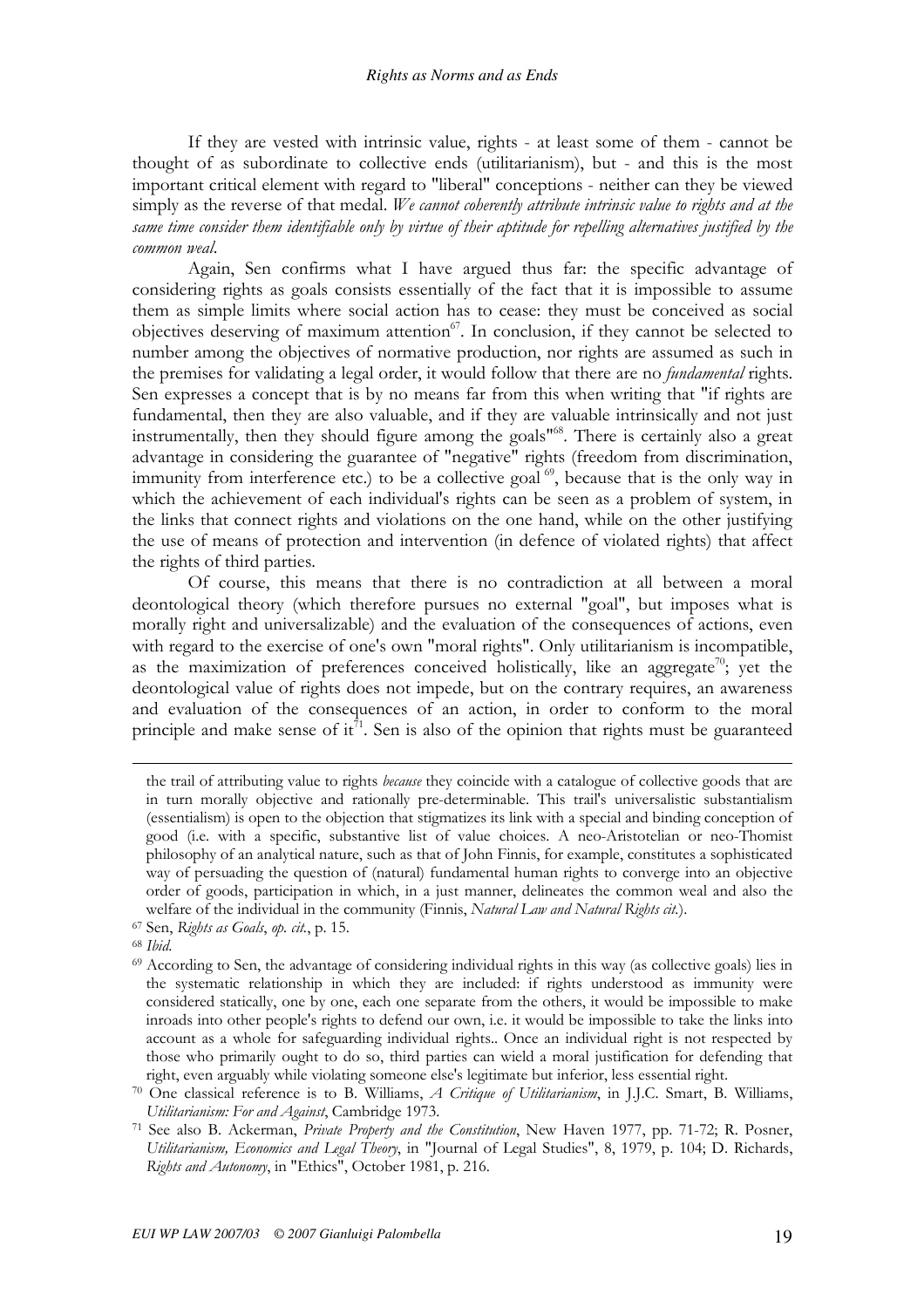with a certain *sensitivity* to the resulting state of affairs, although, unlike a simply consequentialist outlook, individual and social actions are not appraised purely on the basis of the quality of the resulting state of affairs. Despite the importance of this sensitivity, it represents an aspect that is all too often ignored by the idea of rights as winning instruments of the individualistic type<sup>72</sup>.

These considerations once again reveal how impossible it is to assert the antipolitical character of fundamental rights: for they also serve the interests of everyone and of each individual, in the sense that they preserve a specific conception of the common good. The common weal contributes to explain the significance attributed to fundamental rights. Thus (as it was significantly stated) the idea that rights are an individual question that keeps public matters out "is based on a profound misunderstanding of the nature of rights generally and of civil and political rights in particular"<sup>73</sup>. Meanwhile, the decisions about fundamental rights that are usually the responsibility of Constitutional Courts, Supreme Courts and the judicial power justify the intervention of these Courts, since they are a question of concern to everyone, as much as the protection of justice does, rather than a question that concerns just a given individual sphere: they pertain to the traditional fabric of law and thus concern a society's general ends. And this above all explains why they are a matter that is not dealt with in the zero sum game of the legislative process.

Naturally, as I maintain that there is a constitutive relationship between rights and fundamental ends, I cannot subscribe to Dworkin's theses based on the non-political character of rights, conceived as an active form of limitation, and subtracted by definition from the logic of issues public.

But - allow me to make this clear - neither can I share the pure and simple support of the authority and dignity of legislation, ut  $si^{-74}$ . To be sure, democracy must not be restricted to the right to vote about "issues of policy that have no compelling moral dimension", and questions of relevance in this sense should not be left to the courts and the lawyers. Still Hartian sentence teaches us that "law is (...) too important a thing to leave to lawyers"<sup>75</sup> especially when it comes to "essential human needs" or "constitutive legal rights"<sup>76</sup>.

We cannot just entrust our destiny to a "judicial aristocracy" rather than to a "participatory majoritarianism"<sup>77</sup>. On the other hand, the community for which the decisions have to be taken is essentially plural and even its representative assembly cannot be "conceived on the model of one man's action"<sup>78</sup>. I can agree that in an irreducible arena of disagreements, there is no right solution; the legislative process, which attributes the "victory" to the majority, therefore has the praiseworthy merit of not claiming to represent

 $\overline{a}$ <sup>72</sup> As Richard Posner has written, comparing his with Dworkin's view of rights: "Although he denies that pornography contributes to crime or to discrimination against women, he would give much less weight than I would to any bad consequences of pornography even if they could be proved beyond a reasonable doubt, because he attaches great importance to the nonconsequential principle that people ought to be allowed to read what they please, which to me is simply one value to be weighed against others" (R. Posner, Conceptions of legal "Theory": A Reply to Ronald Dworkin, in "Arizona State Law Journal", 29, 2, 1997, p. 385).

<sup>73</sup> J. Raz, Ethics in the Public Domain, Oxford 1996, p. 56.

<sup>&</sup>lt;sup>74</sup> As expressed in the admittedly persuasive pages of J. Waldron, *The Dignity of Legislation*, Cambridge 1999 and Id., Law and Disagreement, Oxford (OUP) 1999.

<sup>75</sup> H. L. A. Hart, Legal Rights, in Id., Essays on Bentham. Studies in Jurisprudence and Political Theory, Oxford (Clarendon Press)1982, p. 192.

<sup>76</sup> Ivi, p. 186.

<sup>77</sup> J. Waldron, Law and Disagreement, pp., 15, 248.

<sup>78</sup> Ivi, p. 66.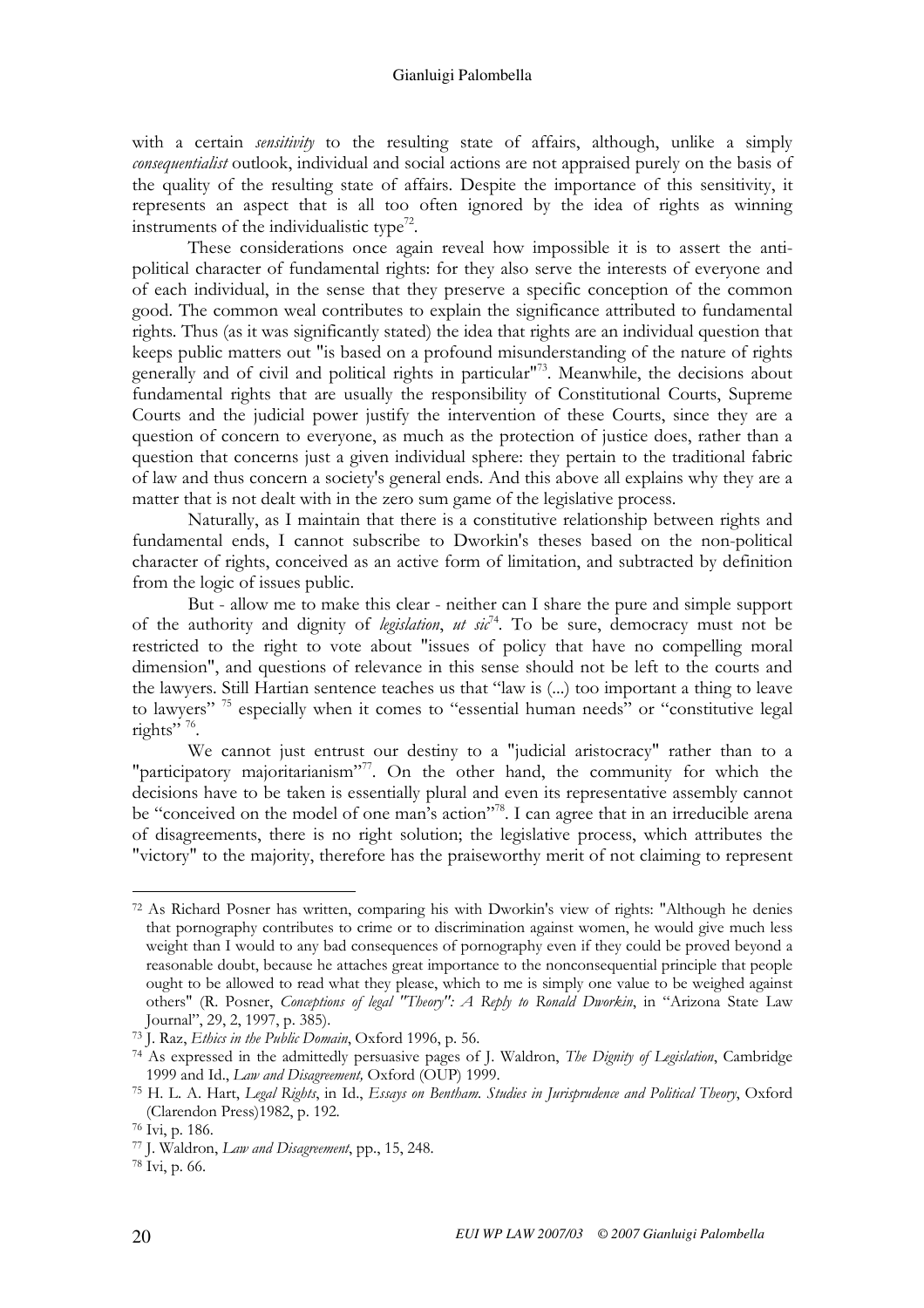the right answer, the measure of what is right and what is wrong, but exclusively the position that has attracted more preferences than its contingent losing counterpart: whose claims are not reducible to a "mistaken" idea of justice. It is to be refuted, as Waldron suggests, the "protective" function that the judicial review is said to fulfil with regard to individuals and rights of minorities vis-à-vis majorities: "the idea of rights is based on a view of the human individual as essentially a thinking agent"<sup>79</sup> and that it therefore makes no sense to deprive him of the possibility to discuss essential issues.

Despite this, it is perfectly understandable that the ordinary political process does not appear the most suitable place for deciding about fundamental goals. The latter cannot be placed at the mercy of a single majority. But however, even beyond this, as I have argued thus far, fundamental rights and their sense and function in a legal order are not understandable as the outcome of alternate majorities ruling: as fundamental norms and fundamental goals, they become – through their time sensitive institutional interpretationpart of the meta-norms of recognition, on a necessary tension critical with valid norms. As a matter of fact, our liberal democracies never function, even with regard to fundamental rights, by attributing the force of a "fiat" to any power, but are the result of a complex tension between diversely competing factors. Fundamental rights cannot be entrusted to anyone but public institutions as a whole, and exceptionally perhaps to that process of higher lawmaking that may take on a variety of forms, but certainly cannot be reduced either to legislation (Waldron) or to the courts (Dworkin), taken separately from each other. None of the public instances and powers is entitled (nor is it capable) to have a sort of autocratic, lasting and last word.

#### 6. Conclusive remarks

The foregoing pages have addressed mainly the problem of the ambivalence of the fundamental rights themselves, which take the form both of "enactments" and of substantial extra-legal reasons of positive law. The recent centuries story of the debate on rights as "norms or substance", showed how this ambivalence was at the core of rights' leading conceptions. The processes of formalization and materialization have displayed how rights conceptions have been a consequence of wider sets of doctrines concerning the validity of law on one side and on the other the role of law and the borders of the legal systems vis-à-vis norms ethical needs and political ideas of liberty and of democracy.

If the prescriptive force of fundamental rights were to spring from their reduction to enacted law, the former would be unable to justify the latter. If they were *only* law in force, they could not aspire to outclassing the precarious nature of every legal norm and thus of every passing political decision, nor would law enjoy a legitimacy that it actually does possess in contemporary constitutional democracies, even by virtue of the existence of fundamental rights. And if they were no more than substantial (ethical and political) reasons, that would not be sufficient justification for them to be counted as part of *current* law. It is suggested therefore, that starting from the legal system point of view, firstly, "founding" and not "founded" rights are positive law - rather than "simply" natural law (that is, outside positive law). Secondly, they are crucial for attributing legal validity to the enactment of norms, rather than "simply" for arguing on their (external) ethical, political and social legitimacy. Thirdly, that their fundamental character does not so much arise from opposition to the "gubernaculum", to the power of government, but instead implies a

<sup>79</sup> Ivi, p. 250.